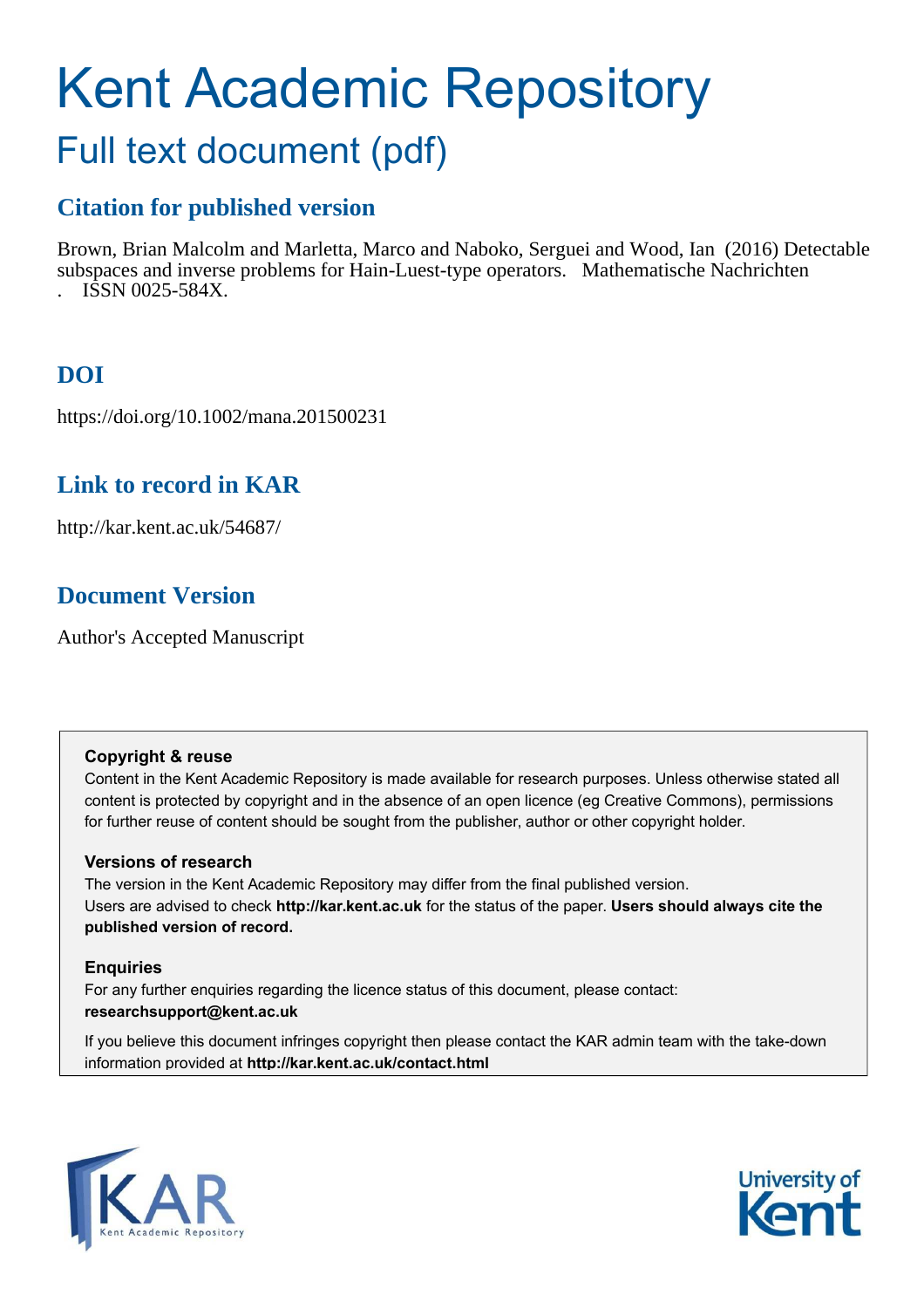### DETECTABLE SUBSPACES AND INVERSE PROBLEMS FOR HAIN-LÜST-TYPE OPERATORS

B.M.BROWN, M.MARLETTA, S.N.NABOKO, I.G.WOOD

ABSTRACT. We examine the extent to which a block operator matrix of Hain-Lüst type can be reconstructed from its Titchmarsh-Weyl coefficients. The detectable subspace of the operator is determined in a variety of cases and the question of unique determination of the coefficients is considered for both first and second order operators.

#### 1. INTRODUCTION

In recent articles [6, 8, 9] the authors have considered forward and inverse problems for operators in the boundary triples setting. In particular, we have been interested in the *detectable subspaces* (see (12) below) related to the Titchmarsh-Weyl functions  $M(\lambda)$ ,  $M(\lambda)$  associated with a formally adjoint pair, which determine upper bounds on the spaces in which the operators can be reconstructed, to some extent, from the information about boundary measurements contained in the Titchmarsh-Weyl functions. For instance, Derkach and Malamud [11] (see also Ryzhov [30]) show that in the formally symmetric case, if the detectable subspace is the whole Hilbert space, then the operator can be reconstructed up to unitary equivalence. In terms of the  $Q$ -function, this result was proved earlier by Kreĭn, Langer and Textorius [17, 22].

If the underlying operator is not symmetric, but the detectable subspace is the whole Hilbert space, then the Titchmarsh-Weyl function determines the operators of an adjoint pair up to weak equivalence [24]. However, weak equivalence does not preserve the spectral properties of the operators. Improving the result on weak equivalence in some special cases is the topic of [2–4, 13].

In an abstract setting these results are optimal: further information depends on having a priori knowledge of the operator. The fact that a Schrödinger operator in one dimension is uniquely determined (not just up to unitary equivalence) by the Titchmarsh-Weyl coefficient as a function of the spectral parameter has been known for more than sixty years [10, 12, 26] while in higher dimensions it suffices to know the Dirichlet to Neumann map for just one value of the spectral parameter [29]. Nevertheless an inverse-PDE application of the boundary triple approach may be found in [5].

To gain insight into what information may be determined from the Titchmarsh-Weyl functions in a general setting, it is instructive to look at particular examples. In this article we examine the extent to which a block operator matrix of Hain-Lüst type can be

<sup>1991</sup> *Mathematics Subject Classification.* 47-A10, 47-A11, 47-E05, 34-L40.

*Key words and phrases.* analysis, matrix differential operator, Hain-Lüst operator, detectable subspace, inverse problems.

M. Marletta and S.N. Naboko gratefully acknowledge the support of the Leverhulme Trust, grant RPG167, and of the Wales Institute of Mathematical and Computational Sciences. S.N. Naboko also was partially supported by the grant NCN t 2013/09/BST1/04319 (Poland), the Russian Science Foundation (project no. 15-11-30007), as well as the EC Marie Curie grant PIIF-GA-2011-299919.

The authors are grateful to the anonymous referees for valuable comments on an earlier version of this paper.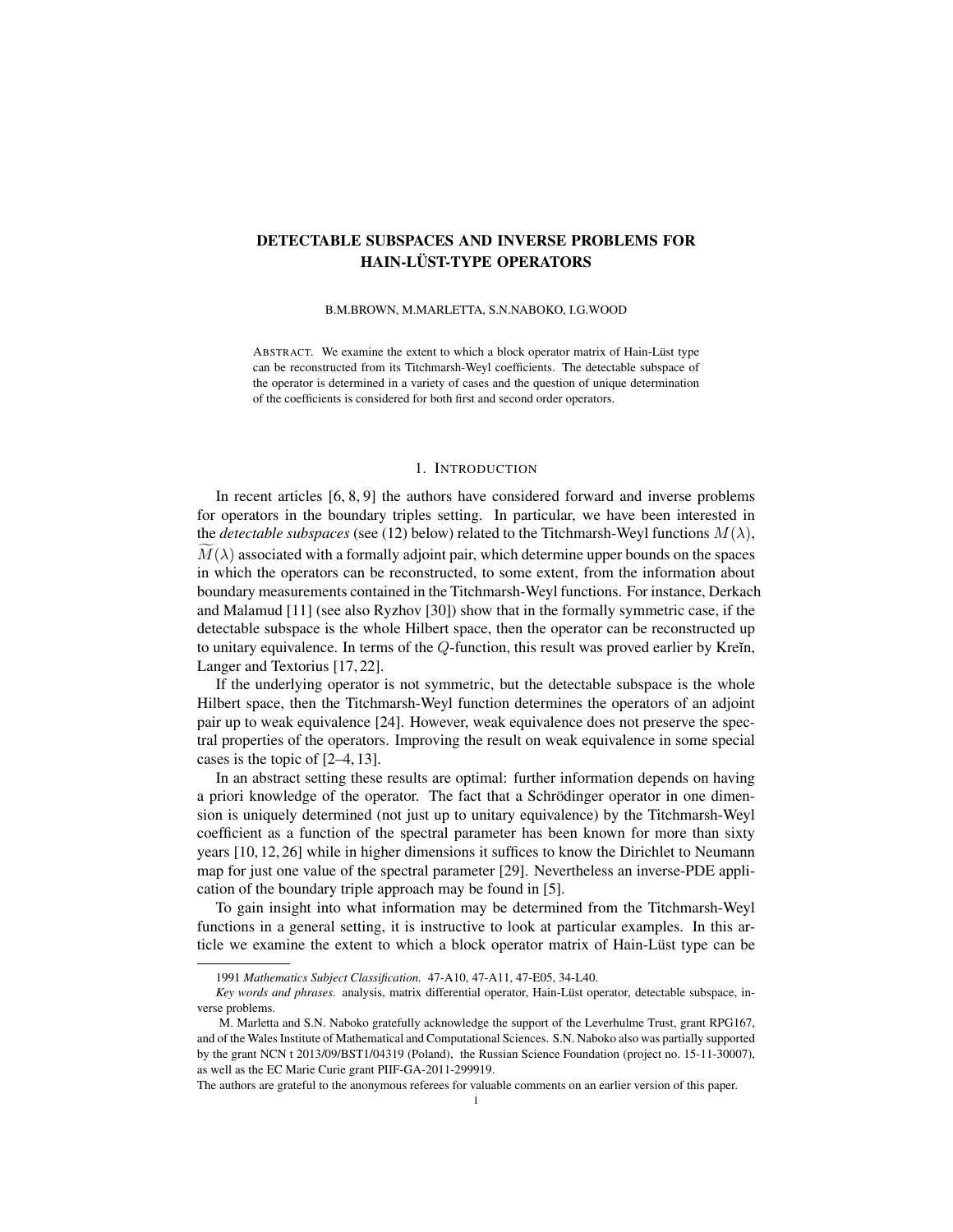reconstructed from Titchmarsh-Weyl coefficients. We show that unique determination is generally impossible because the detectable subspace may have a non-trivial orthogonal complement, and we characterise the detectable subspace in various different cases. The fact that the results depend so much on the case under consideration shows that Hain-Lüst-type operators are very far from being a Schrödinger operator when questions of determination from boundary measurements are raised.

We also consider the case when the coefficients in the Hain-Lüst-type operator are analytic. In this case, some properties of the coefficients are uniquely determined by the Titchmarsh-Weyl coefficients (Theorem 4.1). One may expect that much more information should be contained in the Titchmarsh-Weyl coefficients in the analytic situation. However, our considerations of first order Hain-Lüst-type operators in Section 6 show that, in this simpler case, the operator is not uniquely determined by its Titchmarsh-Weyl coefficient. In terms of the detectable subspace, our results show that the first and second order results are very similar, so it seems plausible (Conjecture 4.3) that also in the second order case with analytic coefficients, the Titchmarsh-Weyl coefficient does not uniquely determine the coefficients. This remains an open problem.

In Section 5 we show that the *restricted resolvent*, which is closely related to the function  $M(\lambda)$  [9], nevertheless contains just enough extra information to enable the coefficients in the second order Hain-Lüst-type operator to be largely reconstructed, with an explicit description of the exceptional sets on which two of the coefficients may be undetermined.

Regarding forward Hain-Lüst-type problems, there is now a substantial literature. As a very good starting point, we would recommend that the interested reader consult [1]. Further results can be found, e.g. in [7, 14, 16, 18–21, 27, 28].

#### 2. PRELIMINARIES

The Hain-Lüst-type operators we will study are given by

(1) 
$$
\widetilde{A}^* = \begin{pmatrix} -\frac{d^2}{dx^2} + q(x) & \tilde{w}(x) \\ w(x) & u(x) \end{pmatrix}, \quad A^* = \begin{pmatrix} -\frac{d^2}{dx^2} + \overline{q(x)} & \overline{w(x)} \\ \overline{\tilde{w}(x)} & \overline{u(x)} \end{pmatrix}
$$

where q, u,  $\tilde{w}$  and w are  $L^{\infty}$ -functions, and the domains of the operators are given by

(2) 
$$
D(\widetilde{A}^*) = D(A^*) = H^2(0,1) \times L^2(0,1).
$$

Integration by parts shows that

$$
\left\langle \widetilde{A}^* \left( \begin{array}{c} y \\ z \end{array} \right), \left( \begin{array}{c} f \\ g \end{array} \right) \right\rangle - \left\langle \left( \begin{array}{c} y \\ z \end{array} \right), A^* \left( \begin{array}{c} f \\ g \end{array} \right) \right\rangle = \left\langle \Gamma_1 \left( \begin{array}{c} y \\ z \end{array} \right), \Gamma_2 \left( \begin{array}{c} f \\ g \end{array} \right) \right\rangle - \left\langle \Gamma_2 \left( \begin{array}{c} y \\ z \end{array} \right), \Gamma_1 \left( \begin{array}{c} f \\ g \end{array} \right) \right\rangle,
$$

where the *boundary operators*  $\Gamma_j$  are given by

$$
\Gamma_1\begin{pmatrix}y\\z\end{pmatrix}=\begin{pmatrix}-y'(1)\\y'(0)\end{pmatrix}, \ \ \Gamma_2\begin{pmatrix}y\\z\end{pmatrix}=\begin{pmatrix}y(1)\\y(0)\end{pmatrix}
$$

and the inner products on the right of (3) are in  $\mathbb{C}^2$ . The Titchmarsh-Weyl function or Neumann-to-Dirichlet operator  $M(\lambda)$  is, in this context, the 2  $\times$  2 matrix defined by

(4) 
$$
M(\lambda)\Gamma_1\begin{pmatrix} y \\ z \end{pmatrix} = \Gamma_2\begin{pmatrix} y \\ z \end{pmatrix}
$$
, for all  $\begin{pmatrix} y \\ z \end{pmatrix} \in \text{ker}(\widetilde{A}^* - \lambda I);$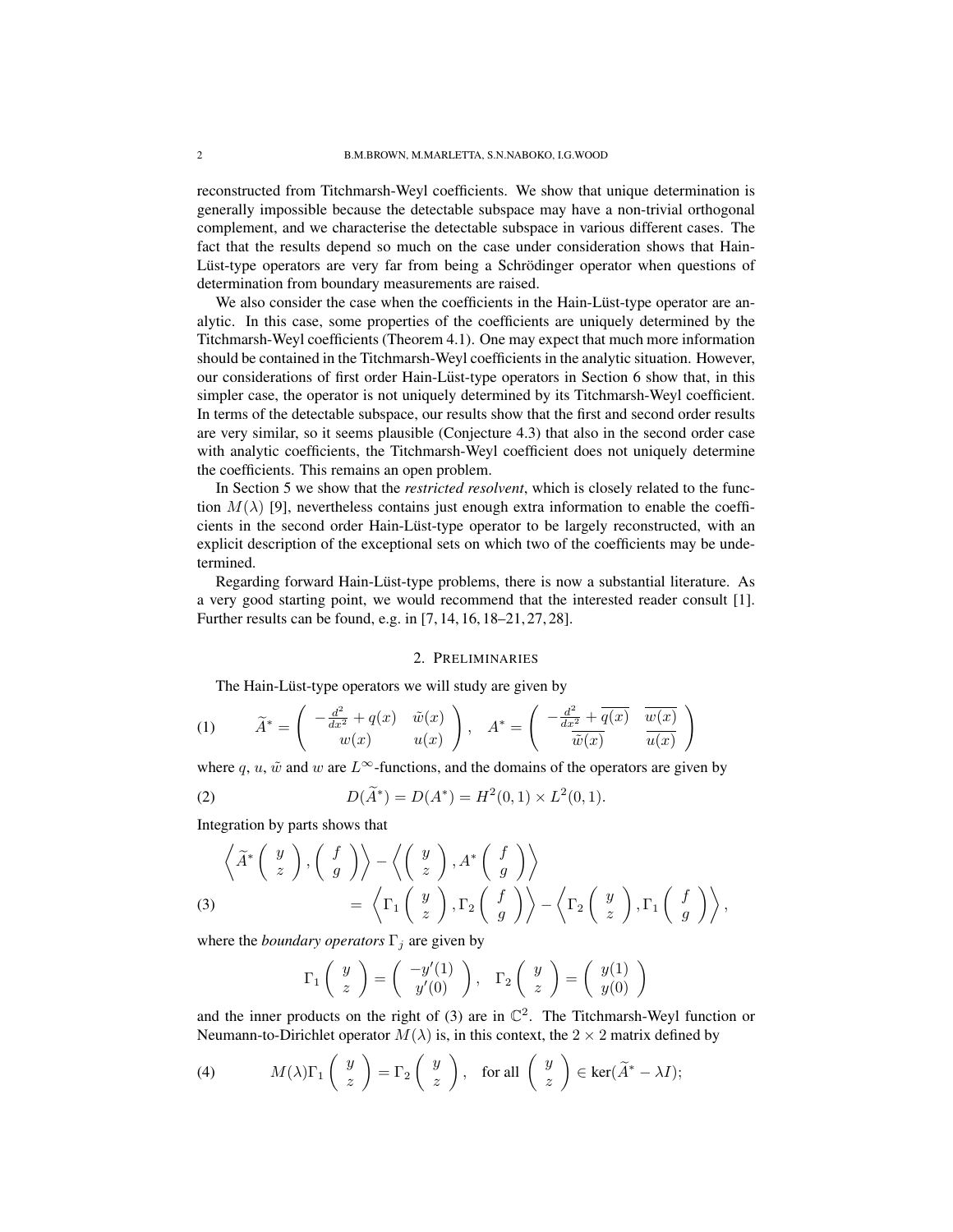$M(\lambda)$  is defined similarly but with  $\overline{A}^*$  replaced by  $A^*$ . Given the definitions of  $\Gamma_1$  and  $\Gamma_2$ above, we have

(5) 
$$
M(\lambda) \begin{pmatrix} -y'(1) \\ y'(0) \end{pmatrix} = \begin{pmatrix} y(1) \\ y(0) \end{pmatrix};
$$

moreover the fact that  $\begin{pmatrix} y \\ y \end{pmatrix}$ z  $\Big) \in \ker(\widetilde{A}^* - \lambda I)$  yields two equations,

$$
-y'' + (q - \lambda)y + \tilde{w}z = 0, \quad wy + (u - \lambda)z = 0,
$$

from which  $z$  may be eliminated to give the Schur-complement equation for  $y$ , which is

(6) 
$$
\left(-\frac{d^2}{dx^2} + q(x) - \lambda - \frac{w(x)\tilde{w}(x)}{u(x) - \lambda}\right)y = 0.
$$

Thus the Titchmarsh-Weyl function M for the Hain-Lüst operator  $A^*$  is determined by the formula (5) as applied to any basis of the set of solutions of (6) for  $\lambda$  outside the range of  $u$ . Explicit formulae, which we do not require here, are given in [6, eqn.  $(5.10-5.12)$ ]. Similarly,  $M(\lambda)$  is determined by the formula (5) with M replaced by M, and the function y now satisfying (6) with q, w,  $\tilde{w}$  and u replaced by their complex conjugates. It follows that

(7) 
$$
\widetilde{M}(\lambda) = M(\overline{\lambda}),
$$

and so without loss of generality we can restrict our attention only to one  $M$ -function when considering the question of how much information on the operators is contained in the M-functions.

Hain-Lüst operator pairs therefore fall within the abstract setting of boundary triples for adjoint pairs [23]. In this setting we showed [8] that, given any bounded operator  $B$ (which in the Hain-Lüst context means that B is just a constant  $2 \times 2$  matrix) one may define an operator  $A_B$  by imposing the *boundary condition*  $(\Gamma_1 - B\Gamma_2)u = 0$  on the elements  $u =$  $\int y$ z  $\Big)$  of  $D(\widetilde{A}^*)$ ,

(8) 
$$
A_B := \widetilde{A}^* \Big|_{\text{ker}(\Gamma_1 - B\Gamma_2)}
$$

having the property that  $M_B(\lambda) := M(\lambda)(I - BM(\lambda))^{-1}$ , which maps according to the rule

,

(9) 
$$
M_B(\lambda)(\Gamma_1 - B\Gamma_2)u = \Gamma_2 u, \quad u \in \text{ker}(\tilde{A}^* - \lambda I),
$$

is analytic in the resolvent set of  $A_B$ . We also show that the adjoint  $(A_B)^*$  is obtained by imposing the boundary condition  $(\Gamma_1 - B^*\Gamma_2)u = 0$  on the elements of  $D(A^*)$ :

(10) 
$$
(A_B)^* = \widetilde{A}_{B^*} := A^*|_{\text{ker}(\Gamma_1 - B^* \Gamma_2)},
$$

and develop Kreĭn resolvent formulae which relate the resolvents of operators corresponding to different boundary conditions [25].

We need here the concept of *solution operator* or abstract Poisson operator. This is the operator defined by

(11) 
$$
u = S_{\lambda,B}h
$$
 if and only if  $(\tilde{A}^* - \lambda)u = 0$  and  $(\Gamma_1 - B\Gamma_2)u = h$ .

Provided  $\lambda$  does not lie in the spectrum of  $A_B$ , the operator  $S_{\lambda,B}$  is well defined on  $\text{Ran}(\Gamma_1 - B\Gamma_2)$ , which is the whole boundary space  $\mathbb{C}^2$  for our Hain-Lüst problem. The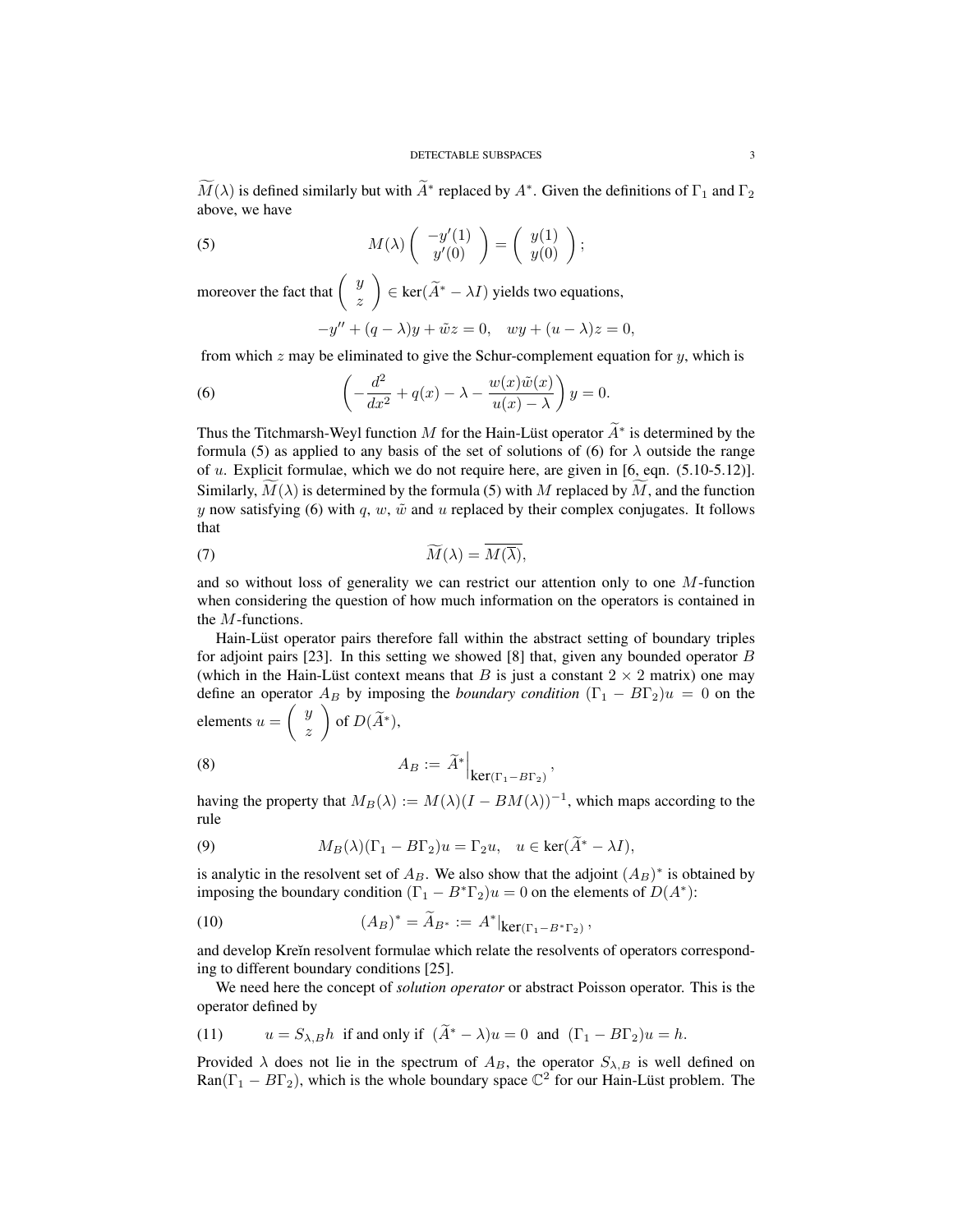solution operator  $\tilde{S}_{\lambda,B^*}$  is defined analogously, by solving the equation  $(A^* - \lambda)u = 0$ subject to  $(\Gamma_1 - B^* \Gamma_2) u = h$  and setting  $\tilde{S}_{\lambda, B^*} h = u$ .

In [6] we associated *detectable subspaces* with  $\tilde{A}^*$  and  $A$ , in the abstract setting rather than the Hain-Lüst case. These detectable subspaces were written as the closures  $\overline{S}$  and  $\widetilde{S}$ of some dense subsets S and  $\tilde{S}$  respectively. We proved that the orthogonal complement of the detectable subspace  $\overline{S}$  is given by

(12) 
$$
\mathcal{S}^{\perp} = \bigcap_{B,\lambda \in \rho(A_B)} \ker (S_{\lambda,B}^*);
$$

for the purposes of this article, the reader may take (12) as an implicit definition of the detectable subspace  $\overline{S}$ . We proved that  $\overline{S}$  is a regular invariant subspace of the resolvent of  $A_B$  and, under some mild hypotheses, is independent of the boundary condition operator B. Under the assumption that Ran  $(\Gamma_1 - BT_2)$  is the whole boundary space (which is satisfied for Hain-Lüst), we also proved in [8, Proposition 3.9] that

$$
\ker\left(S_{\lambda,B}^*\right)=\ker\left(\Gamma_2(\widetilde{A}_{B^*}-\overline{\lambda})^{-1}\right).
$$

Similar results hold for  $\widetilde{\mathcal{S}}$ .

Suppose now that  $h \in S^{\perp}$ . Then we have  $\Gamma_2(A_{B^*} - \overline{\lambda})^{-1}h = 0$  for all suitable B and  $\lambda$ . Fixing B and  $\lambda$  and setting

(13) 
$$
y_B = (\widetilde{A}_{B^*} - \overline{\lambda})^{-1} h,
$$

we get  $\Gamma_2 y_B = 0$  and hence  $\Gamma_1 y_B = B^* \Gamma_2 y_B = 0$ , so  $y_B$  satisfies any homogeneous boundary condition and lies in the domain of the minimal operator. We have therefore proved the following.

**Proposition 2.1.** A vector  $h$  is orthogonal to the detectable subspace if and only if, for each boundary condition operator B and each  $\lambda$  in the resolvent set of  $A_{B^*}$ , the vector  $y_B := (A_{B^*} - \lambda I)^{-1}h$  satisfies all homogeneous boundary conditions  $\Gamma_1 y_B = 0 = \Gamma_2 y_B$ . Equivalently, for our Hain-Lüst problem,  $y_B(0)$ ,  $y'_B(0)$ ,  $y_B(1)$  and  $y'_B(1)$  are all zero.

In Section 3 below, we will investigate the space  $\overline{S}$  for operators of Hain-Lüst type by asking whether the criteria in Proposition 2.1 imply that  $y_B$  and hence h is equal to zero.

#### 3. SPECIAL CASES: SOME COEFFICIENTS ARE CONSTANT ON A SUB-INTERVAL

3.1. The case  $w = \tilde{w} \equiv 0$ : the Sturm-Liouville problem. When  $w = \tilde{w} \equiv 0$  the Hain-Lust operator decomposes into a direct sum of a Sturm-Liouville operator and the operator of multiplication by u. Since the boundary operators  $\Gamma_1$  and  $\Gamma_2$  contain only information about the first component y of an element  $\left( \begin{array}{c} y \\ z \end{array} \right)$ z of the domain of  $A^*$  or  $\widetilde{A}^*$ , which is completely uncoupled from  $z$ , we cannot detect the coefficient  $u$ . The detectable subspace has the form  $\overline{S} = \overline{S}_{SL} \oplus 0$ , where  $\overline{S}_{SL}$  is the detectable subspace of the associated Sturm-Liouville problem. We have shown in [9] that  $\overline{S}_{SL} = L^2(0,1)$ , but include the argument here for completeness.

Let  $\theta(x, \lambda)$  and  $\phi(x, \lambda)$  be solutions of  $-y'' + qy = \lambda y$  which satisfy  $\theta(0, \lambda) = 0$ ,  $\theta'(0,\lambda) = 1$  and  $\phi(0,\lambda) = 1$ ,  $\phi'(0,\lambda) = 0$ . Then  $\overline{\theta}(x,\lambda)$  and  $\overline{\phi}(x,\lambda)$  solve  $-y'' + \overline{q}y = \overline{\lambda}y$ with the same initial conditions.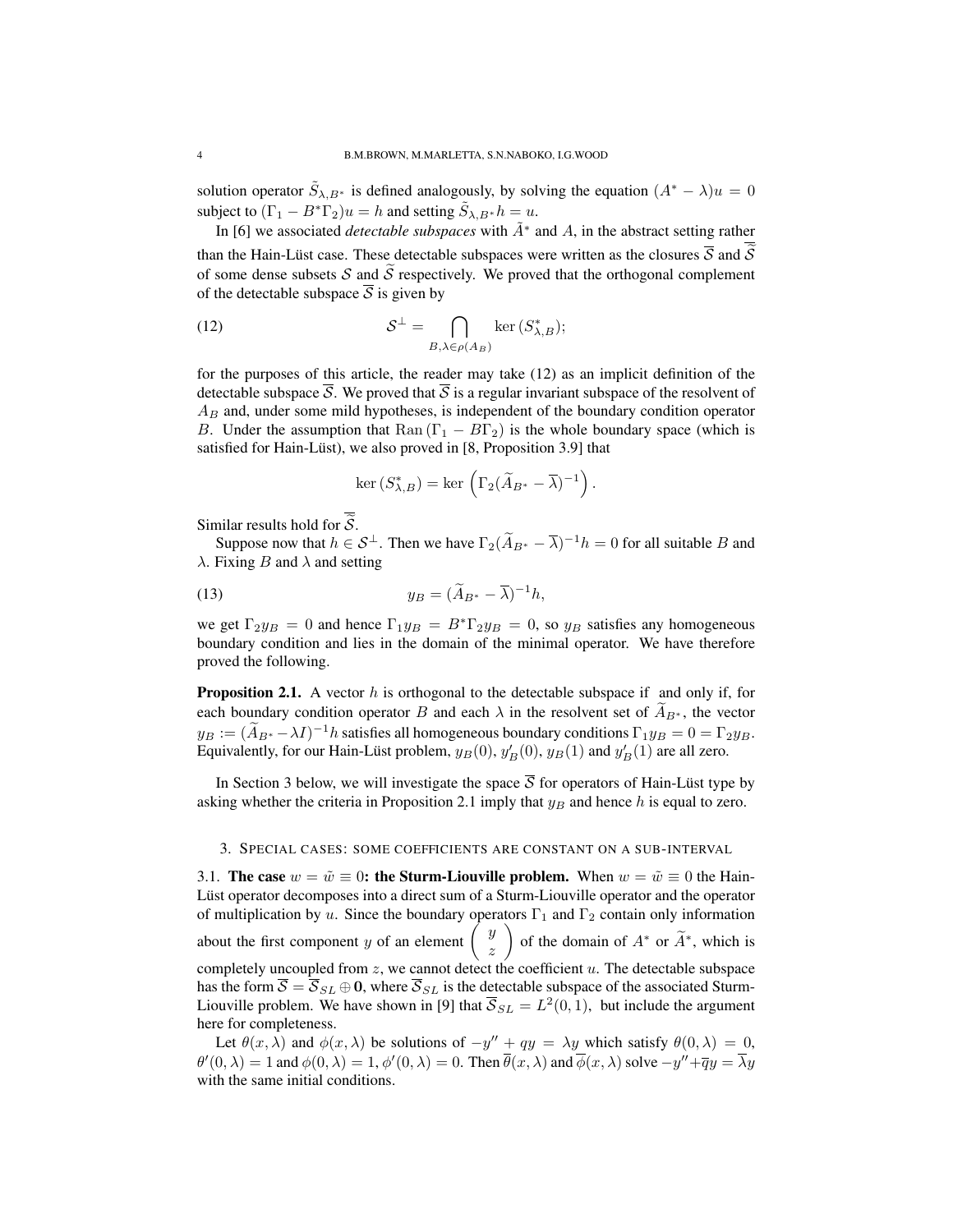Let  $h \in \overline{S}_{SL}$  and  $y_B$  be as in (13). Then by the variation of constants formula, there exist  $C, \tilde{C}$  such that

$$
y_B(x,\lambda) = \int_0^x \overline{\phi}(t,\lambda)h(t) dt \overline{\theta}(x,\lambda) + \int_x^1 \overline{\theta}(t,\lambda)h(t) dt \overline{\phi}(x,\lambda) + C\overline{\theta}(x,\lambda) + \tilde{C}\overline{\phi}(x,\lambda).
$$

 $y_B$  satisfies  $\Gamma_1 y_B = 0 = \Gamma_2 y_B$ . We choose  $\lambda$  so that it is not a Dirichlet eigenvalue. Then

$$
y_B(0,\lambda) = \int_0^1 \overline{\theta}h dt + \tilde{C} = 0, \quad y_B(1,\lambda) = \left(\int_0^1 \overline{\phi}h dt + C\right) \overline{\theta}(1,\lambda) + \tilde{C}\overline{\phi}(1,\lambda) = 0,
$$
  

$$
y'_B(0,\lambda) = C = 0, \quad y'_B(1,\lambda) = \left(\int_0^1 \overline{\phi}h dt + C\right) \overline{\theta}'(1,\lambda) + \tilde{C}\overline{\phi}'(1,\lambda) = 0.
$$

This simplifies to

$$
\int_0^1 \overline{\phi}h dt \, \overline{\theta}(1,\lambda) - \int_0^1 \overline{\theta}h dt \, \overline{\phi}(1,\lambda) = 0, \qquad \int_0^1 \overline{\phi}h dt \, \overline{\theta}'(1,\lambda) - \int_0^1 \overline{\theta}h dt \, \overline{\phi}'(1,\lambda) = 0.
$$

As the Wronskian of  $\overline{\theta}$  and  $\overline{\phi}$  is non-zero, we have

$$
\int_0^1 \overline{\theta}h dt = \int_0^1 \overline{\phi}h dt = 0.
$$

This holds for almost all  $\lambda$ . Analyticity in  $\lambda$  implies that these equations hold for all  $\lambda$ . Choosing  $\lambda$  to run through the Dirichlet eigenvalues shows that h is orthogonal to all Dirichlet eigenfunctions and also to any possible root vectors. Hence,  $h \equiv 0$  proving the result.

3.2. The Hain-Lüst problem when  $w\tilde{w}$  is constant on an interval. We now consider the full Hain-Lüst operator

$$
\widetilde{A}^* = \left( \begin{array}{cc} -\frac{d^2}{dx^2} + q(x) & \tilde{w}(x) \\ w(x) & u(x) \end{array} \right)
$$

and present three special results on detectability. The first, Theorem 3.1, covers the case where u is constant on an interval where  $\tilde{w}$  vanishes. The second result, Theorem 3.4, covers the case when  $w\tilde{w}$  is identically zero, without any special hypotheses on u. Finally, Theorem 3.10 deals with the case in which  $w\tilde{w}$  is a non-zero constant and u is constant.

**Theorem 3.1.** Assume there exists an interval  $I \subset (0,1)$  of positive measure such that

\n- \n
$$
u|_I = u_0
$$
 is constant,\n
\n- \n $|w| \geq \varepsilon > 0$  a.e. on *I*,\n
\n- \n $\tilde{w}|_I = 0$  a.e.\n
\n- \n Then for all\n  $\begin{pmatrix} f_1 \\ f_2 \end{pmatrix} \in \overline{S}$ \n we have\n
\n- \n (1)  $f_2/w \in H^2_{\text{loc}}(I)$  and\n
\n- \n (2)  $f_1 = -(f_2/w)'' + (q - u_0)f_2/w$  on *I*.\n
\n

Remark 3.2. In particular, there is a restriction on the first component. We will see below that there are cases where the interplay between  $f_1$  and  $f_2$  given in (2) actually arises, i.e. there are elements of  $\overline{S}$  with non-zero  $f_1|_I$ .

*Proof.* Let  $h \in C_0^{\infty}(I)$  be arbitrary and  $\mu \in \mathbb{C} \setminus \{u_0\}$  such that  $\overline{\mu} \in \rho(A_B)$  for some B. Set  $\ddot{\phantom{a}}$ 

$$
y_\mu = \frac{h}{\overline{u_0} - \mu}, \quad g = \frac{h'' - (\overline{q} - \overline{u_0})h}{\overline{w}} \quad \text{ and } \quad z_\mu = \frac{g}{\overline{u_0} - \mu}.
$$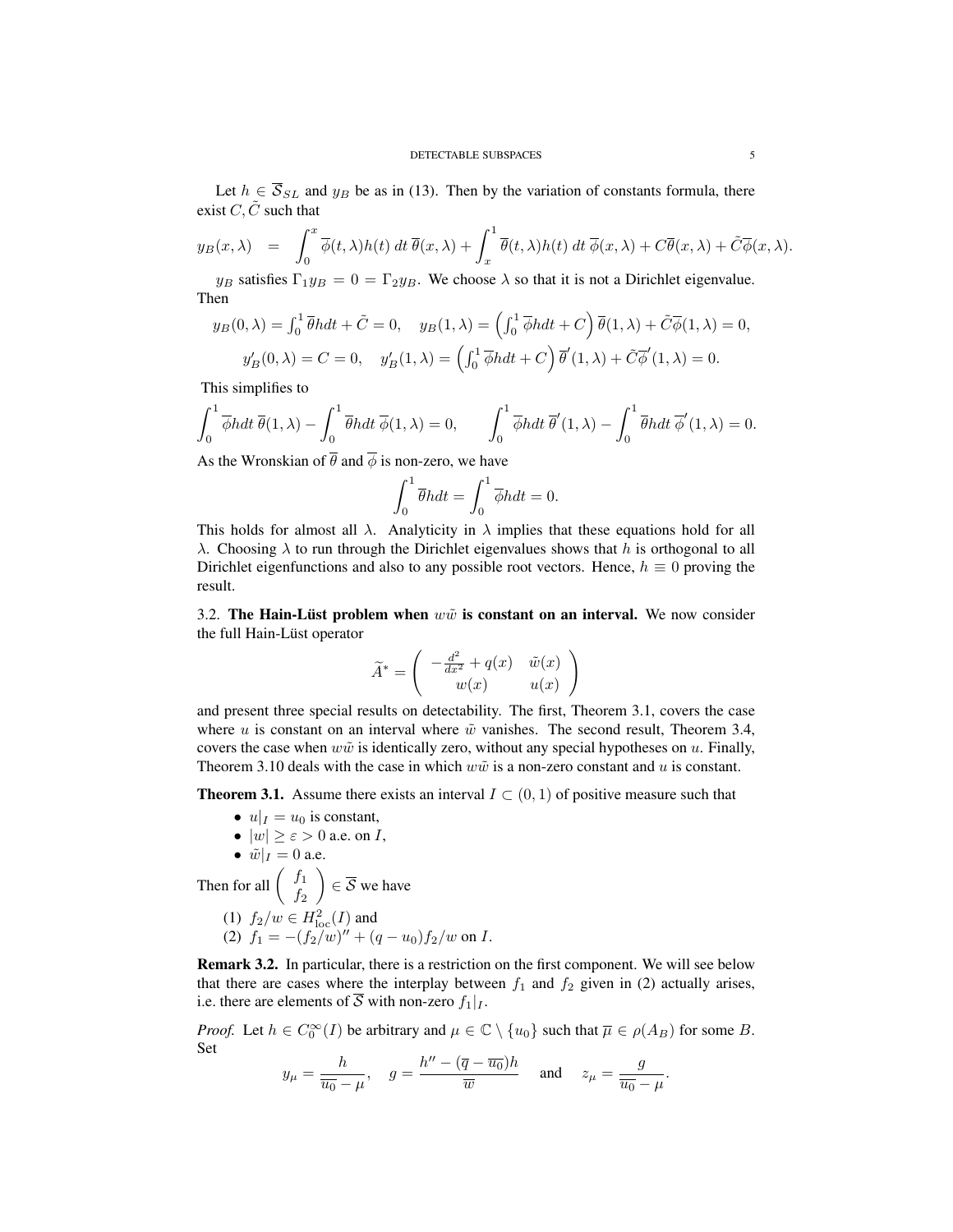As all functions are supported on  $\overline{I}$  and  $y_{\mu}$  is smooth, we have that  $\begin{pmatrix} y_{\mu} \\ z \end{pmatrix}$  $z_\mu$  $\setminus$ lies in the domain of the minimal operator  $\widetilde{A}$  and

(14)  
\n
$$
(\tilde{A}-\mu)\begin{pmatrix}y_{\mu}\\z_{\mu}\end{pmatrix} = \begin{pmatrix}-y_{\mu}''+(\overline{q}-\mu)y_{\mu}+\overline{w}z_{\mu}\\ \overline{\tilde{w}}y_{\mu}+(\overline{u_0}-\mu)z_{\mu}\end{pmatrix} = \begin{pmatrix}-\frac{h''+(\overline{q}-\mu)h}{\overline{u_0}-\mu}+\frac{h''-(\overline{q}-\overline{u_0})h}{\overline{u_0}-\mu}\\ g\end{pmatrix} = \begin{pmatrix}h\\g\end{pmatrix}.
$$

Therefore, for any B

$$
\Gamma_2(\widetilde{A}_{B^*} - \mu)^{-1} \begin{pmatrix} h \\ g \end{pmatrix} = \Gamma_2 \begin{pmatrix} y_\mu \\ z_\mu \end{pmatrix} = 0.
$$

This implies by Proposition 2.1 that

$$
\left(\begin{array}{c} h \\ g \end{array}\right) \in \bigcap_{B,\mu} \ker \Gamma_2 (\widetilde{A}_{B^*} - \mu)^{-1} = \mathcal{S}^{\perp},
$$

i.e. for any  $h \in C_0^{\infty}(I)$  we have

$$
\left(\begin{array}{c}h\\ \frac{h^{\prime\prime}-(\overline{q}-\overline{u_0})h}{\overline{w}}\end{array}\right)\in\mathcal{S}^{\perp}.
$$

Now, let  $\begin{pmatrix} f_1 \\ f_2 \end{pmatrix}$  $f<sub>2</sub>$  $\Big) \in \overline{\mathcal{S}}$ . Then for all  $h \in C_0^{\infty}(I)$  we have

$$
\langle f_1, h \rangle + \left\langle f_2, \frac{h''}{\overline{w}} \right\rangle - \left\langle f_2, \frac{(\overline{q} - \overline{u_0})h}{\overline{w}} \right\rangle = 0.
$$

This implies  $f_2/w \in H^2(I)$  and  $f_1 = -(f_2/w)'' + (q - u_0)f_2/w$  on I.

We now show that the complicated interplay between the two components suggested in the theorem does occur, by proving that for more general Hain-Lüst-type operators there is always an element  $\begin{pmatrix} f_1 \\ f_2 \end{pmatrix}$  $f<sub>2</sub>$  $\setminus$  $\in \mathcal{S}$  such that  $f_1|_I \neq 0$ :

**Lemma 3.3.** Let  $q, u, w, \tilde{w}$  be bounded functions such that  $w\tilde{w}|_{I} = 0$  on some interval  $I \subset (0, 1)$ . Then there exists  $\begin{pmatrix} f_1 \\ f_2 \end{pmatrix}$  $f_2$  $\setminus$  $\in \mathcal{S}$  such that  $f_1|_I \neq 0$ .

*Proof.* Assume for a contradiction that  $f_1|_I = 0$  for all  $\begin{pmatrix} f_1 \\ f_2 \end{pmatrix}$  $f_2$  $\Big) \in \overline{\mathcal{S}}$ . Then  $\Big( \begin{array}{c} L^2(I) \\ 0 \end{array} \Big)$ 0  $\overline{ }$ ⊂

 $\overline{S}^{\perp}$ , where we view  $L^2(I)$  as a subset of  $L^2(0,1)$  by trivially extending functions to the whole interval. Let  $0 \neq h \in L^2(I)$  and  $\mu$ , B as in the previous proof. Let

$$
\begin{pmatrix} y \\ z \end{pmatrix} = (\widetilde{A}_{B^*} - \mu)^{-1} \begin{pmatrix} h \\ 0 \end{pmatrix}.
$$
  
As  $\begin{pmatrix} h \\ 0 \end{pmatrix} \in \overline{S}^{\perp} = \bigcap_{B,\mu} \ker \Gamma_2 (\widetilde{A}_{B^*} - \mu)^{-1}$ , we get  $\Gamma_2 \begin{pmatrix} y \\ z \end{pmatrix} = \begin{pmatrix} y(1) \\ y(0) \end{pmatrix} = 0$ . As  $\begin{pmatrix} y \\ z \end{pmatrix} \in D(\widetilde{A}_{B^*})$ , we also have  $\Gamma_1 \begin{pmatrix} y \\ z \end{pmatrix} = \begin{pmatrix} -y'(1) \\ y'(0) \end{pmatrix} = 0$ . Therefore,  
 $-y'' + (\overline{q} - \mu)y + \overline{w}z = h$ ,  $\overline{\widetilde{w}}y + (\overline{u} - \mu)z = 0$ ,  $y(0) = y(1) = y'(0) = y'(1) = 0$ .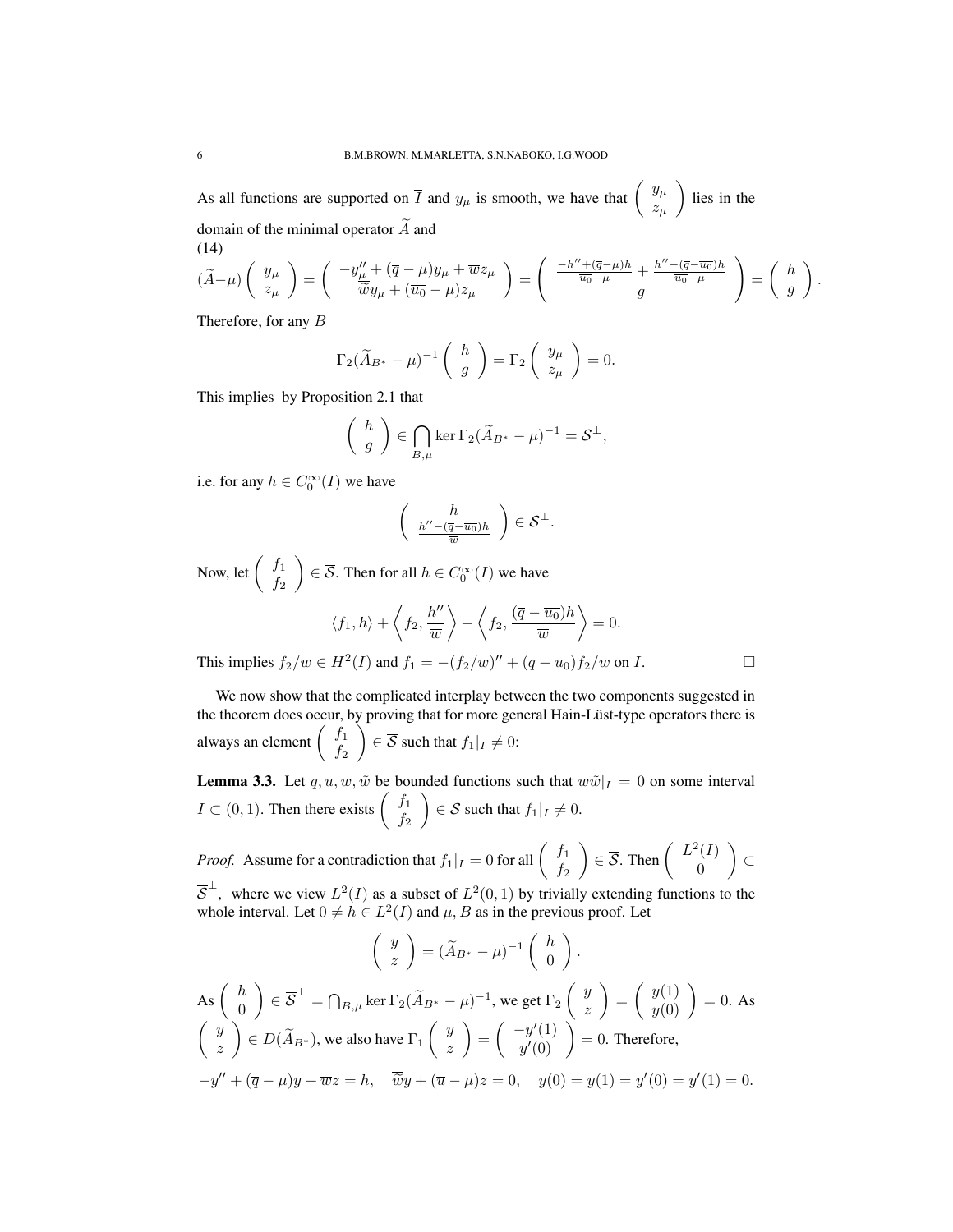On  $(0, 1) \setminus I$ , the function y therefore satisfies

$$
-y'' + (\overline{q} - \mu)y - \frac{\overline{w}\overline{\widetilde{w}}}{\overline{u} - \mu}y = 0.
$$

Together with the boundary conditions at 0 and 1, this means  $y \equiv 0$  on  $(0,1) \setminus I$ , so supp $(y) \subset \overline{I}$  and thus supp $(z) \subset \overline{I}$ . We now use that  $w\tilde{w} = 0$  on *I*. This means that in fact

$$
-y'' + (\overline{q} - \mu)y = h
$$

and y satisfies any boundary condition at 0 and 1. Since this is true for all  $\mu \in \rho(\widetilde{A}_{B^*})$ , it follows by the same argument as for the Sturm-Liouville problem in Section 3.1 that  $h = 0$ , giving a contradiction.

The second case we consider characterises the detectable subspace  $\overline{S}$  in the case  $w\tilde{w} =$ 0. In the following, we denote by  $L^2(w=0)$  the set of functions  $f \in L^2(0,1)$  such that  $w(x)f(x) = 0$  a.e. We denote its orthogonal complement in  $L^2(0,1)$  by  $L^2(w \neq 0)$ .

**Theorem 3.4.** Assume  $w\tilde{w} = 0$  and that  $\theta(x, \lambda), \phi(x, \lambda)$  solve  $(l - \lambda)y = -y'' + (q \lambda$ )y = 0 subject to the boundary conditions

(15) 
$$
\theta(0,\lambda) = 0
$$
,  $\theta'(0,\lambda) = 1$  and  $\phi(0,\lambda) = 1$ ,  $\phi'(0,\lambda) = 0$ .

Define

$$
E_{u,w} := \mathrm{Span}_{n \in \mathbb{N}} \left\{ w(x)\theta(x,u(x))u(x)^n \right\} + \mathrm{Span}_{n \in \mathbb{N}} \left\{ w(x)\phi(x,u(x))u(x)^n \right\}.
$$

Then  $(16)$ 

(16)  
\n
$$
\mathcal{S}^{\perp} = \left\{ \begin{pmatrix} h \\ g \end{pmatrix} : g \perp E_{u,w}, h(x) = \int_0^x (\overline{w}g)(t) [\overline{\phi}(t, u(t))\overline{\theta}(x, u(t)) - \overline{\theta}(t, u(t))\overline{\phi}(x, u(t))]dt \right\}
$$
\nIn particular

In particular,

(17) 
$$
\overline{S} = \begin{pmatrix} L^2(0,1) \\ L^2(w \neq 0) \end{pmatrix}
$$

iff  $E_{u,w} = L^2(w \neq 0)$ .

We defer the somewhat lengthy proof of the theorem to section 3.3, and first consider some special cases.

**Corollary 3.5.** If 
$$
w \equiv 0
$$
, then  $\overline{S} = \begin{pmatrix} L^2(0,1) \\ 0 \end{pmatrix}$ .  
\n*Proof.* In this case,  $E_{u,w} = \{0\}$ , so from (16),  $S^{\perp} = \begin{pmatrix} 0 \\ L^2(0,1) \end{pmatrix}$ .

More generally, from Theorem 3.4, we immediately have the following inclusion:

**Corollary 3.6.** Let 
$$
w\tilde{w} \equiv 0
$$
. Then  $\overline{S} \subseteq \begin{pmatrix} L^2(0,1) \\ L^2(w \neq 0) \end{pmatrix}$ .

*Proof.* In fact this result is required in order to prove Theorem 3.4 and is re-stated as Lemma 3.12 below, where it is proved independently. However it also follows immediately from Theorem 3.4 since (16) implies that  $S^{\perp} \supseteq \begin{pmatrix} 0 & 0 \\ 0 & 0 \end{pmatrix}$  $\begin{pmatrix} 0 \\ L^2(w=0) \end{pmatrix}$ .

For the reverse inclusion, we have the following results. We start with a lemma.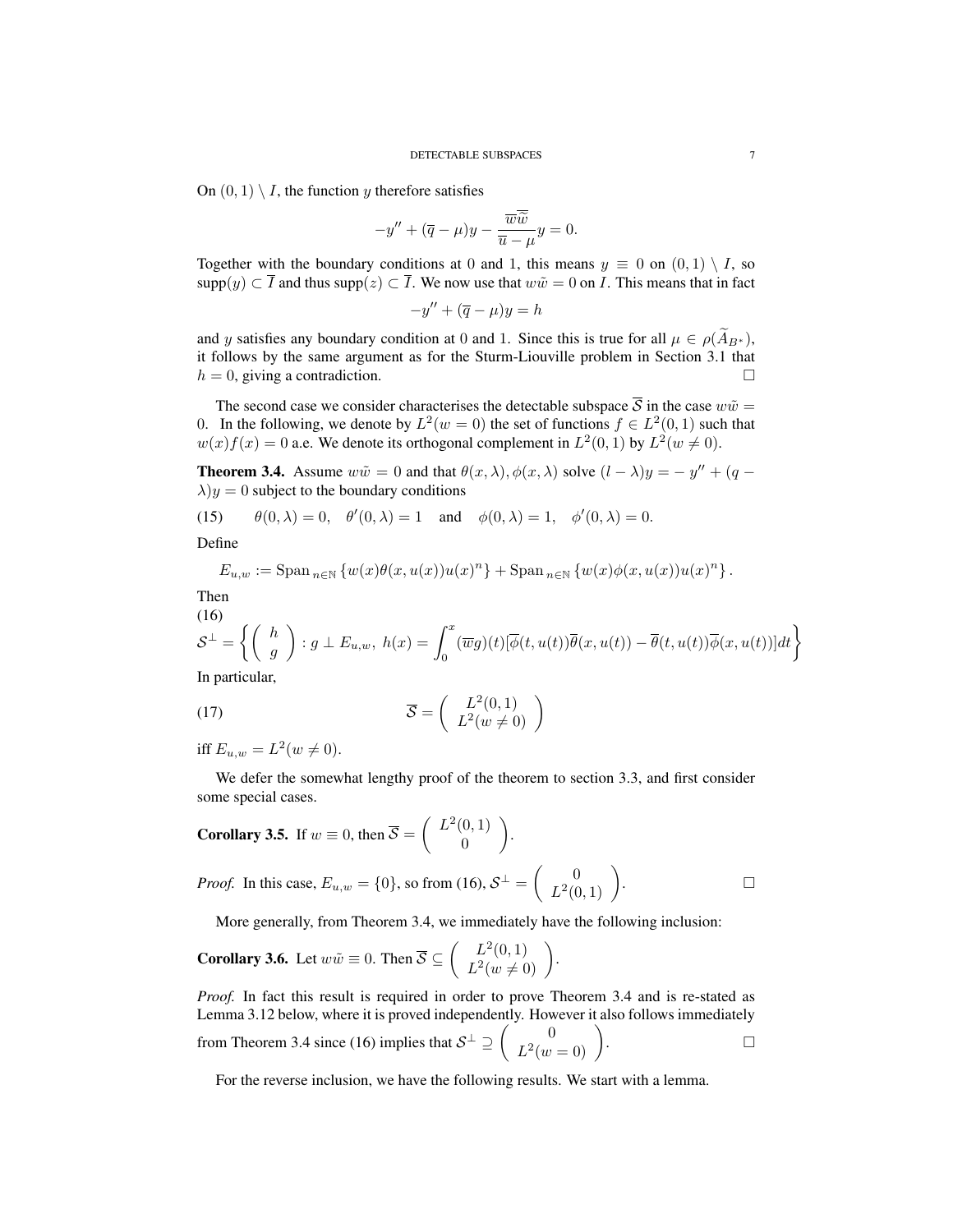Lemma 3.7. Assume that

(18) 
$$
\text{Span}_{n \in \mathbb{N}_0} \left\{ \chi_{\{w \neq 0\}} u^n \right\} = L^2(w \neq 0).
$$

Then  $E_{u,w} = L^2(w \neq 0)$ .

**Remark 3.8.** Equality (18) holds for  $u(x) = x$ . More generally, if u is continuous and strictly monotone then it also holds, as one may verify by using the Stone-Weierstrass Theorem.

*Proof.* Let  $\Psi$  be the set of solutions of  $-y'' + (q - u)y = 0$ . Then  $v \in E_{u,w}^{\perp}$  if and only if  $\int_1^1$ 0  $\overline{v(x)}w(x)\psi(x)u(x)^n dx = 0$ 

for any  $\psi \in \Psi$ . By our assumption (18), this is equivalent to  $\overline{v(x)}w(x)\psi(x)|_{w\neq0}=0$  for any  $\psi \in \Psi$ . As not all  $\psi \in \Psi$  can simultaneously vanish at a point x, this is equivalent to  $v(x)|_{w\neq0}=0$ , which concludes the proof of the lemma.

As an immediate consequence of Lemma 3.7 and Theorem 3.4 we have:

**Corollary 3.9.** Let 
$$
w\tilde{w} \equiv 0
$$
. Assume that equality (18) holds. Then  $\overline{\mathcal{S}} \supseteq \begin{pmatrix} L^2(0,1) \\ L^2(w \neq 0) \end{pmatrix}$ .

Some further consequences of Theorem 3.4 are given in Remark 3.14 below.

We conclude this section on special cases with the following result, whose proof uses a result in the proof of Theorem 3.4 and is therefore deferred to section 3.4.

**Theorem 3.10.** Assume  $w\tilde{w} = c_0$ , a non-zero constant, and that  $u = u_0$ , a constant. Then  $\overline{S} = L^2(0,1) \oplus L^2(0,1).$ 

3.3. Proof of Theorem 3.4. Throughout this subsection, we assume the hypotheses of Theorem 3.4 hold.

Using Proposition 2.1, a simple calculation using  $w\tilde{w} = 0$  shows that  $\begin{pmatrix} h \\ h \end{pmatrix}$ g  $\Big) \in \mathcal{S}^{\perp}$  if and only if

$$
-y''_B + (\overline{q} - \mu)y_B = h - \frac{\overline{w}g}{\overline{u} - \mu}
$$

for all suitable  $B$ ,  $\mu$  and  $y_B$  as in the proposition. By the arguments for the Sturm-Liouville problem, we therefore have  $\begin{pmatrix} h \\ h \end{pmatrix}$ g  $\Big) \in S^{\perp}$  if and only if

(19) 
$$
\int_0^1 \left( h - \frac{\overline{w}g}{\overline{u} - \mu} \right) \overline{\psi}(x, \overline{\mu}) dx = 0 \text{ for both } \psi = \theta \text{ and } \psi = \phi.
$$

For the first part of the proof of Theorem 3.4 we need a lemma:

**Lemma 3.11.** Let  $w\tilde{w} = 0$ . If  $\begin{pmatrix} h \\ h \end{pmatrix}$ g  $\Big) \in \mathcal{S}^{\perp}$ , then  $g \perp E_{u,w}$ .

*Proof.* Choose a contour Γ around essran( $\overline{u}$ ), multiply (19) by a power of  $\mu$  and integrate with respect to  $\mu$ . Then for any  $n \in \mathbb{N}_0$ ,

$$
0 = -\int_0^1 \overline{w(x)}g(x)\frac{1}{2\pi i} \int_\Gamma \frac{\overline{\psi}(x,\bar{\mu})}{\overline{u(x)} - \mu} \mu^n d\mu dx = -\int_0^1 \overline{w(x)}g(x)\overline{\psi(x,u(x))u(x)}^n dx.
$$
  
This proves the lemma.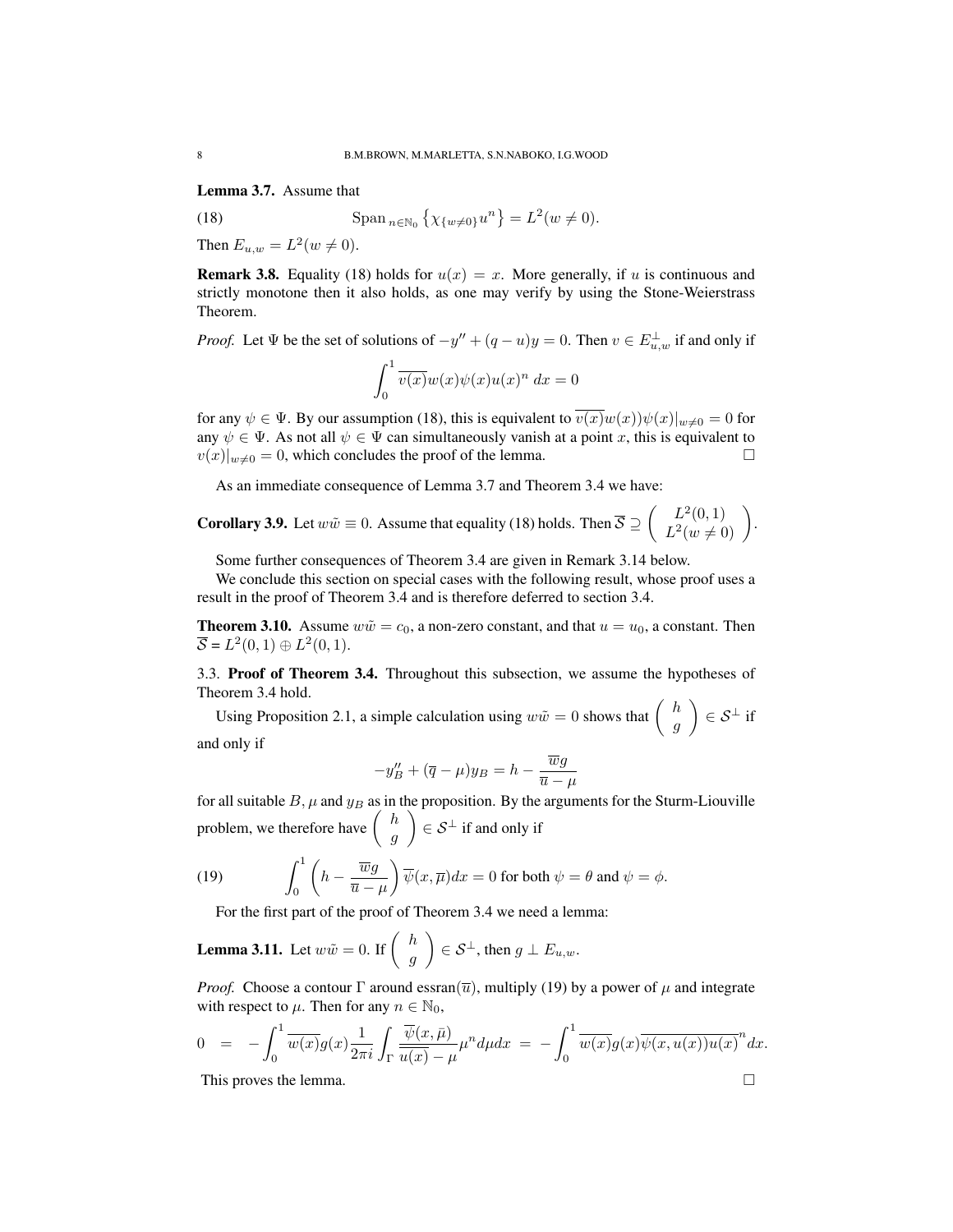This establishes one of the inclusions in Theorem 3.4 in the case when  $E_{u,w} = L^2(w \neq 0)$ 0): for in this case, Lemma 3.11 implies that  $g|_{\{w\neq0\}} = 0$ . From (19), we then get that  $\int_0^1 h(x)\psi(x,\mu) dx \equiv 0$  a.e. As in Section 3.1, this implies  $h \equiv 0$ , so we get  $\begin{pmatrix} 0 \\ 0 \end{pmatrix}$  $L^2(w=0)$   $\Big) \supseteq S^{\perp}$ . The reverse inclusion is established in the following lemma.

**Lemma 3.12.** Let  $w\tilde{w} = 0$ . We have  $\overline{S} \subseteq \begin{pmatrix} L^2(0,1) \\ I^2(w,1) \end{pmatrix}$  $L^2(0,1)$ <br>  $L^2(w \neq 0)$ 

*Proof.* Let  $\begin{pmatrix} y \\ y \end{pmatrix}$ z  $= S_{\mu,B} \begin{pmatrix} c_1 \\ c_2 \end{pmatrix}$  $\overline{c_2}$ ), for some  $c_1, c_2 \in \mathbb{C}$ . Then  $wy + (u - \mu)z = 0$ , so  $z = \frac{wy}{\mu - u}$  is supported only on the support of w. Moreover,  $-y'' + (q - \mu)y + \tilde{w}z =$  $-y'' + (q - \mu)y = 0$ , so  $y \in L^2(0,1)$  and  $z \in L^2(w \neq 0)$ . Since from [6, Lemma 3.1], we have that  $\overline{S} = \overline{\text{Span}_{\mu \in \rho(A_B)} \text{Ran} S_{\mu, B}}$ , this concludes the proof.

Therefore, we have shown that if  $E_{u,w} = L_2(w \neq 0)$ , then  $S^{\perp} = \begin{pmatrix} 0 \\ L_2(w=0) \end{pmatrix}$ .

We now consider the case when  $E_{u,w} \neq L_2(w \neq 0)$ . Then there exists  $g \neq 0$  such that  $g \perp E_{u,w}$ . Put

(20) 
$$
h(x) = \int_0^x (\overline{w}g)(t) [\overline{\phi}(t, u(t))\overline{\theta}(x, u(t)) - \overline{\theta}(t, u(t))\overline{\phi}(x, u(t))] dt.
$$

We need to check that  $h$  defined in this way satisfies the condition

$$
0 = \int_0^1 \left( h - \frac{\overline{w}g}{\overline{u} - \mu} \right) \overline{\phi}(x, \overline{\mu}) dx.
$$

We first note the following: Let  $(\overline{l_0} - \mu)y = f$  mean that

$$
\begin{cases}\n-y'' + \overline{q}y - \mu y = f, \\
y(0) = y'(0) = 0.\n\end{cases}
$$

An explicit calculation gives

$$
y(x) = \int_0^x [\overline{\phi}(x,\overline{\mu})\overline{\theta}(t,\overline{\mu}) - \overline{\theta}(x,\overline{\mu})\overline{\phi}(t,\overline{\mu})]f(t)dt.
$$

We let  $\psi$  stand for either  $\theta$  or  $\phi$ . Then we consider the function

$$
\Delta(x,\mu,\rho) := \frac{\overline{\psi}(x,\overline{\mu})}{\rho-\mu} + (\overline{l_0} - \rho)^{-1} \overline{\psi}(x,\overline{\mu})
$$

for  $\rho \in \mathbb{C}\backslash \{\mu\}$ . Since  $(\bar{l} - \rho)\Delta = 0$ , we have that  $\Delta(x, \mu, \rho) = C_1 \overline{\theta}(x, \overline{\rho}) + C_2 \overline{\phi}(x, \overline{\rho})$ and with  $\overline{\psi}(x,\overline{\mu}) = \overline{\psi}'(0,\overline{\mu})\overline{\theta}(x,\overline{\mu}) + \overline{\psi}(0,\overline{\mu})\overline{\phi}(x,\overline{\mu})$ , consideration of the domain of  $\overline{l_0}$ leads to

$$
\Delta(x,\mu,\rho)=\frac{\overline{\psi}'(0,\overline{\mu})}{\rho-\mu}\overline{\theta}(x,\overline{\rho})+\frac{\overline{\psi}(0,\overline{\mu})}{\rho-\mu}\overline{\phi}(x,\overline{\rho}).
$$

This implies

$$
\frac{\overline{\psi}(x,\overline{\mu})}{\rho-\mu} \equiv -\int_0^x [\overline{\phi}(x,\overline{\rho})\overline{\theta}(t,\overline{\rho}) - \overline{\theta}(x,\overline{\rho})\overline{\phi}(t,\overline{\rho})]\overline{\psi}(t,\overline{\mu})dt + \frac{\overline{\psi}'(0,\overline{\mu})}{\rho-\mu}\overline{\theta}(x,\overline{\rho}) + \frac{\overline{\psi}(0,\overline{\mu})}{\rho-\mu}\overline{\phi}(x,\overline{\rho}).
$$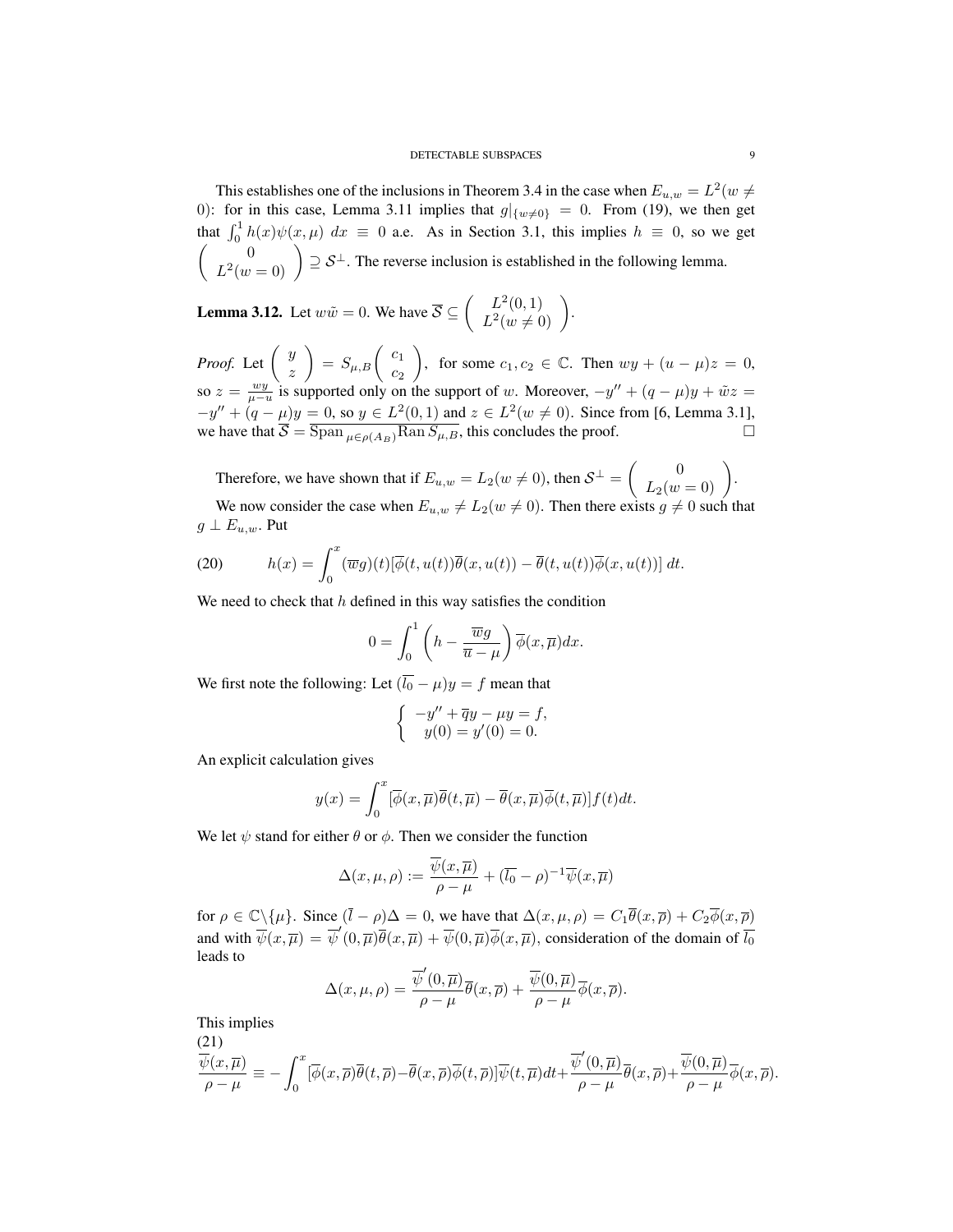We now fix  $x \in [0, 1]$  and put  $\rho = \overline{u(x)}$ . As  $\mu \in \rho(\widetilde{A}_{B^*})$  for some B, we have  $\mu \notin \overline{\text{essran}\overline{u}}$ and this choice is always possible. This gives

$$
\frac{\overline{\psi}(x,\overline{\mu})}{\overline{u(x)} - \mu} = -\int_0^x [\overline{\phi}(x, u(x))\overline{\theta}(t, u(x)) - \overline{\theta}(x, u(x))\overline{\phi}(t, u(x))]\overline{\psi}(t, \overline{\mu})dt \n+ \frac{\overline{\psi}'(0, \overline{\mu})}{\overline{u(x)} - \mu}\overline{\theta}(x, u(x)) + \frac{\overline{\psi}(0, \overline{\mu})}{\overline{u(x)} - \mu}\overline{\phi}(x, u(x))
$$

for both choices  $\theta$ ,  $\phi$  of  $\psi$ . Using this expression for  $\frac{\psi(x,\overline{\mu})}{u(x)-\mu}$ , a calculation gives

$$
\int_0^1 \overline{w}g(x)\frac{\overline{\psi}(x,\overline{\mu})}{\overline{u(x)}-\mu} dx
$$
\n(22) 
$$
= -\int_0^1 (\overline{w}g)(x)\int_0^x [\overline{\phi}(x,u(x))\overline{\theta}(t,u(x)) - \overline{\theta}(x,u(x))\overline{\phi}(t,u(x))]\overline{\psi}(t,\overline{\mu}) dt dx
$$
\n
$$
+ \int_0^1 \frac{(\overline{w}g)(x)\overline{\theta}(x,u(x))}{\overline{u(x)}-\mu}\overline{\psi}'(0,\overline{\mu}) dx + \int_0^1 (\overline{w}g)(x)\frac{\overline{\phi}(x,u(x))}{\overline{u(x)}-\mu}\overline{\psi}(0,\overline{\mu}) dx.
$$

As  $g \perp E_{u,w}$ , we have that

$$
\int_0^1 (\overline{w}g)(x) \frac{\overline{\psi}(x, u(x))}{\overline{u(x)} - \mu} dx = 0,
$$

so the last two terms on the right of (22) cancel. Exchanging the order of integration, we get

$$
\int_0^1 \overline{w}g(x)\frac{\overline{\psi}(x,\overline{\mu})}{\overline{u}(x)-\mu} dx
$$
\n
$$
= -\int_0^1 \overline{\psi}(t,\overline{\mu})\int_t^1 (\overline{w}g)(x)[\overline{\phi}(x,u(x))\overline{\theta}(t,u(x)) - \overline{\theta}(x,u(x))\overline{\phi}(t,u(x))] dx dt
$$
\n
$$
= \int_0^1 \overline{\psi}(t,\overline{\mu})\int_0^t (\overline{w}g)(x)(\overline{\phi}(x,u(x))\overline{\theta}(t,u(x)) - \overline{\theta}(x,u(x))\overline{\phi}(t,u(x))) dx dt,
$$

where for the second equality, we use that since  $\theta$  and  $\phi$  depend analytically on the second variable, they can be developed into series of the form

(23) 
$$
\theta(t, u(x)) = \sum_{k=0}^{\infty} c_k(t) u(x)^k, \quad \phi(t, u(x)) = \sum_{k=0}^{\infty} \tilde{c}_k(t) u(x)^k
$$

and make use of the orthogonality condition on  $g$ . Therefore, by (20),

$$
\int_0^1 \overline{w} g(x) \frac{\overline{\psi}(x,\overline{\mu})}{\overline{u(x)} - \mu} dx = \int_0^1 \overline{\psi}(t,\overline{\mu}) h(t) dt.
$$

Hence, as (19) is satisfied, we have  $\begin{pmatrix} h & h \\ h & h \end{pmatrix}$ g  $\Big) \in \mathcal{S}^{\perp}.$ 

Bearing Lemma 3.11 in mind, to complete the proof it is now enough to check that  $h$  is uniquely determined by g whenever  $\begin{pmatrix} h & h \\ h & h \end{pmatrix}$ g  $\Big) \in \mathcal{S}^{\perp}$ . We know that

$$
\int_0^1 h(x)\overline{\psi}(x,\overline{\mu})dx = \int_0^1 \frac{(\overline{w}g)(x)}{\overline{u(x)} - \mu}\overline{\psi}(x,\overline{\mu})dx
$$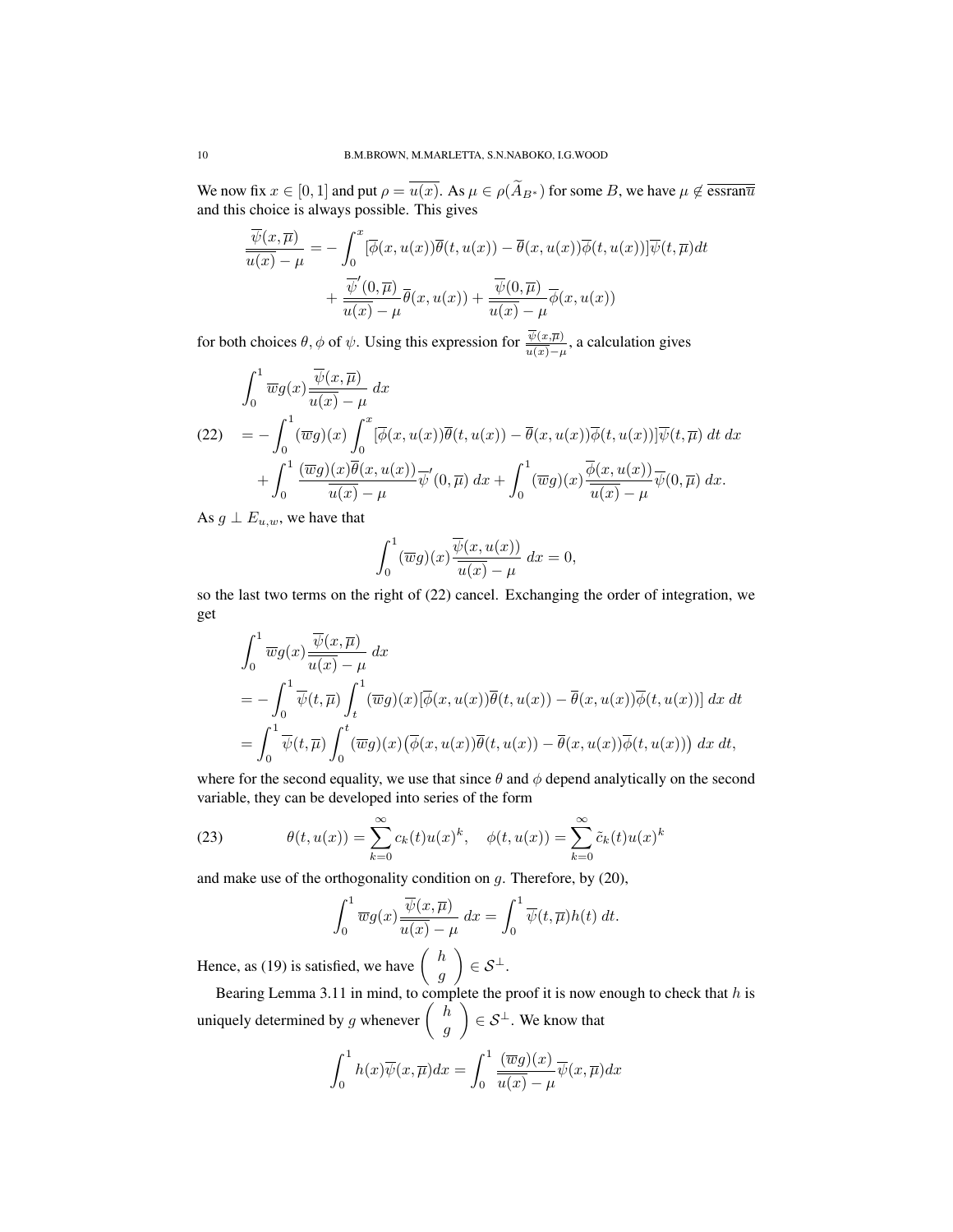for  $\mu \notin \overline{essran(\overline{u})}$  and therefore for all  $\mu$  since the left integral is analytic in  $\mu$ . Letting  $\mu_n$ run through the spectrum of the operator  $-\frac{d^2}{dt^2}$  $\frac{a}{dx^2} + q$  with Dirichlet boundary conditions, the functions  $\{\overline{\theta}(x, \overline{\mu}_n)\}$  form a basis. This implies that h is uniquely determined by g and completes the proof of Theorem 3.4. completes the proof of Theorem 3.4. .

**Remark 3.13.** If  $\text{Span}_{k=0}^{\infty}wu^k = L_2(w \neq 0)$ , then  $E_{u,w} = L^2(w \neq 0)$ . Indeed, assume  $E_{u,w} \neq L^2(w \neq 0)$ . Then there exists  $g \in L^2(w \neq 0)$ ,  $g \neq 0$  such that  $\overline{\phi}(x,u(x))g \perp w u^k$  for  $k = 0,1,...$  and  $\overline{\theta}(x,u(x))g \perp w u^k$  for  $k = 0,1,...$  This implies  $\overline{\phi}(x, u(x))g(x) = 0$ ,  $\overline{\theta}(x, u(x))g(x) = 0$  a.e. on  $\{w \neq 0\}$ . Since  $\overline{\phi}(x, u(x))$ and  $\overline{\theta}(x, u(x))$  have no common zeroes we get  $q(x) = 0$  a.e.

**Remark 3.14.** If  $\begin{pmatrix} h \\ h \end{pmatrix}$ g  $\Big) \in \mathcal{S}^{\perp}$ , then h has the following properties:

- (1)  $h(0) = 0$ ;
- (2)  $h(1) = 0$  by the orthogonality condition on g and developing  $\phi(t, u(x))$  and  $\theta(t, u(x))$  into power series as in (23);
- (3)  $h \in H<sup>1</sup>$  and by explicit calculations

$$
h'(x) = \int_0^x (\overline{w}g)(t) [\overline{\phi}(t, u(t))\overline{\theta}'(x, u(t)) - \overline{\theta}(t, u(t))\overline{\phi}'(x, u(t))] dt;
$$

- (4)  $h'(0) = 0;$
- (5)  $h'(1) = 0$  (as for  $h(1)$ );
- (6)  $h \in H^2$  and using that the Wronskian of  $\theta$  and  $\phi$  is 1,

$$
h''(x) = (\overline{w}g)(x) + \int_0^x (\overline{w}g)(t) [\overline{\phi}(t, u(t))\overline{\theta}(x, u(t)) - \overline{\theta}(t, u(t))\overline{\phi}(t, u(t))](\overline{q}(x) - \overline{u}(t)) dt
$$
  

$$
= (\overline{w}g)(x) - \int_0^x (\overline{w}g)(t) \overline{u}(t) [\overline{\phi}(t, u(t))\overline{\theta}(x, u(t)) - \overline{\theta}(t, u(x))\overline{\phi}(x, u(t)) dt + \overline{q}(x)h(x),
$$

i.e.

$$
-h''(x) + \overline{q}(x)h(x) = -(\overline{w}g)(x) + \int_0^x (\overline{w}g)(t)\overline{u}(t)[\overline{\phi}(t, u(t))\overline{\theta}(x, u(x)) - \overline{\theta}(t, u(t))\overline{\phi}(x, u(t))] dt.
$$

(7) In the special case when  $\tilde{w} \equiv 0$  and u is constant, say  $u \equiv u_0$ , then  $\begin{pmatrix} h & h \\ h & h \end{pmatrix}$ g  $\Big) \in \mathcal{S}^{\perp}$ if and only if  $h \in H_0^2(0,1)$  and  $-h'' + (\overline{q} - \overline{u}_0)h = -\overline{w}g$ .

Remark 3.15. We see from these results that in the one-dimensional case, the description of the detectable subspace is complicated. However, in the multi-dimensional case, the description is much easier. This is due to the fact that in higher dimensions the operatorvalued function  $M(\lambda)$  at one point  $\lambda$  contains much more information than the scalar function  $M(\lambda)$  in the one-dimensional case. Using the now-classical results about recovery of potentials in Schrödinger PDEs, e.g. [29], one sees that knowing  $M(\lambda)$  for just one  $\lambda$ uniquely determines  $q - \lambda + \frac{w^2}{\lambda - u}$ . If one knows this quantity for three different values of  $\lambda$  then reduction to a 3  $\times$  3 linear system with essentially a van der Monde determinant shows that one knows q, w and the values of u on the set where  $w$  is non-zero.

3.4. Proof of Theorem 3.10. We shall show that if  $\begin{pmatrix} h & h \\ h & h \end{pmatrix}$ g  $\Big) \in S^{\perp}$  then  $h = wg = 0$ . Since  $w\tilde{w} \neq 0$  this implies  $h = q = 0$ .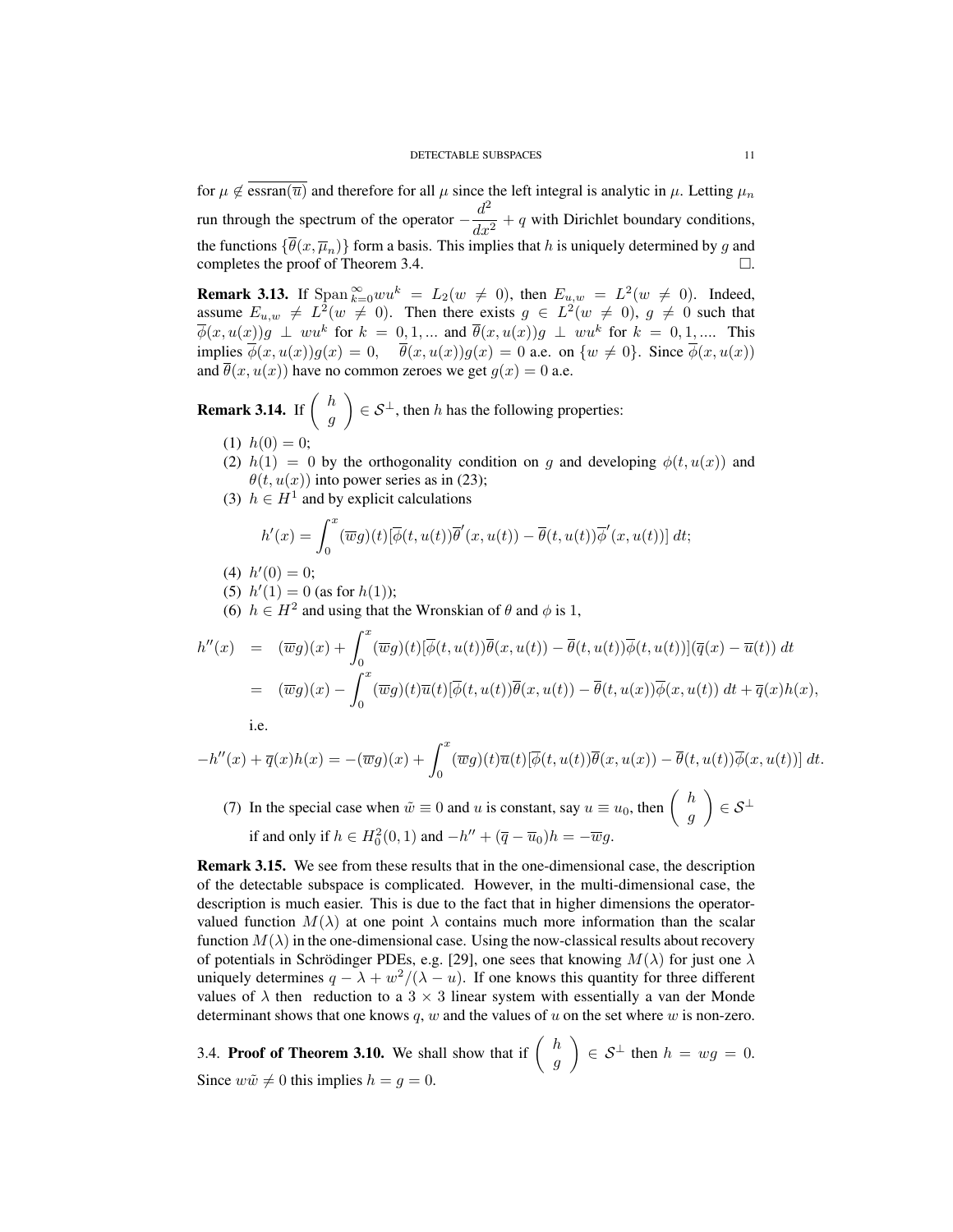Let  $\theta(x, \lambda)$  and  $\phi(x, \lambda)$  solve the Schrödinger equation  $-y'' + (q - \lambda)y = 0$  subject to the boundary conditions (15). A similar calculation as in (19) shows that  $\begin{pmatrix} h \\ h \end{pmatrix}$ g  $\Big) \in S^{\perp}$  if and only if

(24) 
$$
\int_0^1 \left( h - \frac{\overline{w}g}{\overline{u}_0 - \mu} \right) \overline{\psi}(x, \overline{\rho}) dx = 0 \text{ for both } \psi = \theta \text{ and } \psi = \phi,
$$

where  $\rho := \mu + \frac{\bar{c}_0}{\bar{u}_0 - \mu}$ . Observe that the mapping from  $\mu$  to  $\rho$  is not injective; indeed two different values of  $\mu$ ,

$$
\mu_{\pm}:=\frac{\rho+\overline{u}_0}{2}\pm\sqrt{\left(\frac{\rho-\overline{u}_0}{2}\right)^2+\bar{c}_0}
$$

yield the same value of  $\rho$ . With this notation, we have the two equations

$$
\int_0^1 (h(\overline{u}_0 - \mu_{\pm}) - \overline{w}g)\overline{\theta}(x, \overline{\rho})dt = 0 \text{ for a.e. } \rho.
$$

Subtracting yields

$$
\int_0^1 h\overline{\theta}(x,\overline{\rho})dt = 0 \text{ for a.e. } \rho \in \mathbb{C},
$$

and hence for all  $\rho \in \mathbb{C}$ . Choosing  $\rho$  to lie in the spectrum of the Schrödinger operator with Dirichlet boundary conditions gives the result.

#### 4. ANALYTIC COEFFICIENTS: PARTIAL UNIQUENESS RESULTS

The previous section shows that the Hain-Lüst operator generally cannot be reconstructed from a knowledge of its Titchmarsh-Weyl M-function; even worse, its detectable space  $S$  is generally not the whole Hilbert space. The vanishing of the coefficients  $w$  and  $\tilde{w}$  in some part of the interval [0, 1] is very important in constructing these non-uniqueness and non-detectability results.

In this section we investigate some uniqueness results for the case of real-valued analytic coefficients.

**Theorem 4.1.** Consider two Hain-Lüst problems with coefficients  $q_1, q_2, u_1, u_2, w_1 = \tilde{w}_1$ and  $w_2 = \tilde{w}_2$ , satisfying the following properties:

- (1) all the coefficients mentioned are analytic in a neighbourhood  $N$  of the linesegment  $[0, 1]$  in  $\mathbb{C}$ ;
- (2)  $w_1, w_2$  are bounded away from zero in N;
- (3) The  $u_i$  are invertible as functions on N and are real-valued on [0, 1], with either  $u_1(0) \neq u_2(0)$  or  $u'_1(0) \neq u'_2(0)$ , or similar inequalities at  $x = 1$ .

Then the two Hain-Lüst problems must have distinct Titchmarsh-Weyl  $M$ -functions.

*Proof.* Following the discussion around (5) and (6) in the Introduction, to prove our result we need some basic information about analyticity properties of solutions of the Schur complement equation (6), which here has the form

(25) 
$$
\left(-\frac{d^2}{dx^2} + q_j - \lambda - \frac{w_j^2}{u_j - \lambda}\right)y = 0
$$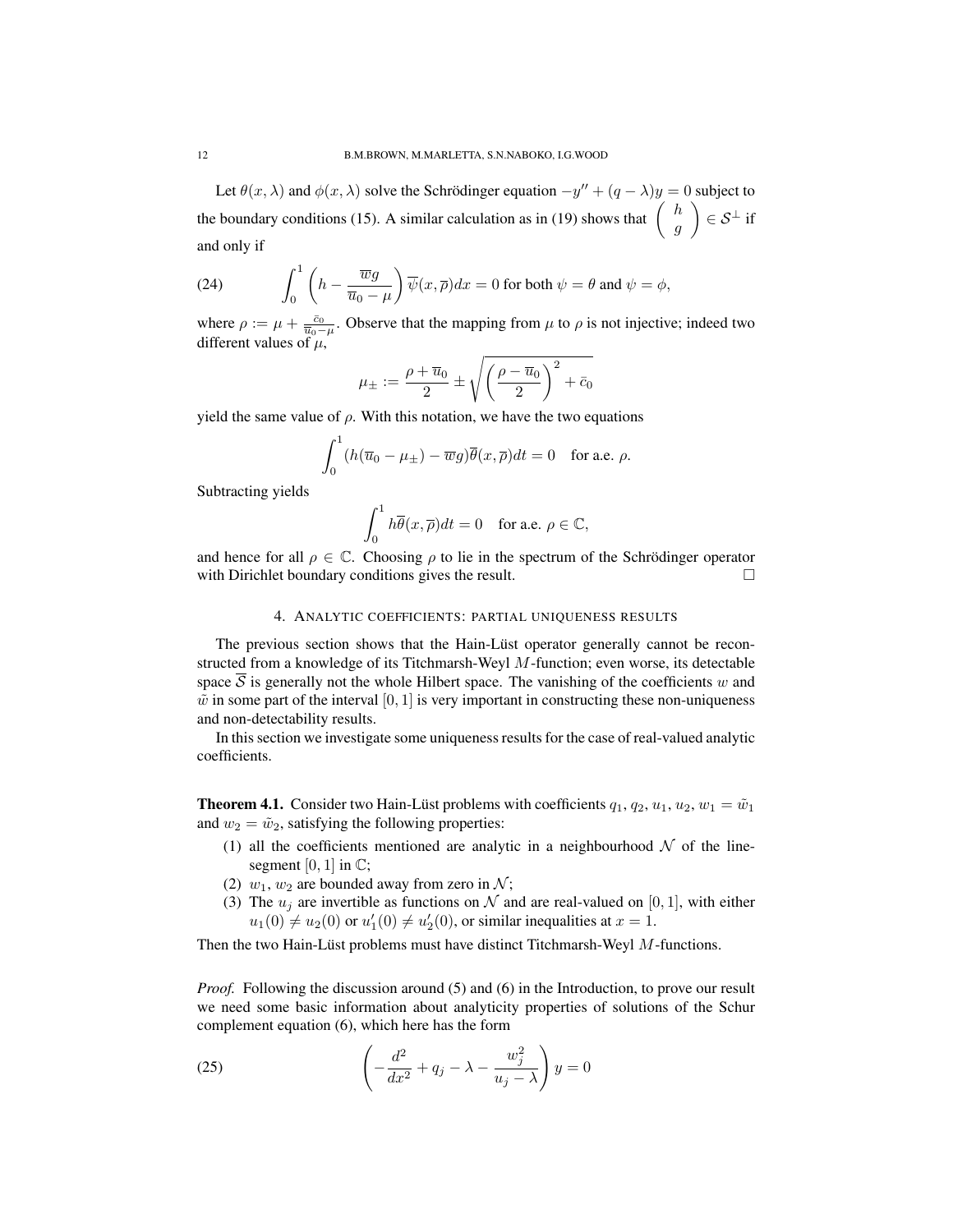for  $j = 1, 2$ . Specifically, we have solutions of the form

(26) 
$$
y_j(x,\lambda) = \sum_{n=1}^{\infty} c_{n,j}(\lambda)(x - u_j^{-1}(\lambda))^n, \quad c_1(\lambda) \equiv 1,
$$

(27) 
$$
\tilde{y}_j(x,\lambda) = \log(x - u_j^{-1}(\lambda))y_j(x,\lambda) + z_j(x,\lambda),
$$

in which  $y_i$  and  $z_i$  can be continued analytically in x to the whole of N and in  $\lambda$  to the whole of  $u_i(\mathcal{N})$  for all  $x \in \mathcal{N}$ . The choice of the branch of logarithm is obviously important, but observe that different choices of branch only add multiples of the analytic solution  $y_j$  to the logarithmically singular solution  $\tilde{y}_j$ . The presence of the logarithmic singularity depends on the fact that  $w_j$  does not vanish. These formulae are easily proved using Frobenius expansion formulae, see, e.g. [15].

We assume for a contradiction that  $u_1(0) \neq u_2(0)$  or  $u'_1(0) \neq u'_2(0)$  but that the Mfunctions coincide. The proof is similar in the case when the inequalities hold at  $x = 1$ .

Suppose that  $\lambda$  is non-real. In this case all the singularities of solutions lie off the real axis. Since  $\tilde{y}_1$  and  $y_2$  solve (25) for  $j = 1, 2$  respectively and there are no singularities in the interval  $[0, 1]$ , a standard integration by parts yields (28)

$$
\left[-\tilde{y}_1' y_2 + \tilde{y}_1 y_2'\right]_0^1 + \int_0^1 \left[ (q_1 - q_2)(x) + \frac{w_1(x)^2}{\lambda - u_1(x)} - \frac{w_2(x)^2}{\lambda - u_2(x)} \right] \tilde{y}_1(x, \lambda) y_2(x, \lambda) dx = 0.
$$

Using the coincidence of the  $M$ -functions we can write

$$
\begin{pmatrix}\n\tilde{y}_1(1) \\
\tilde{y}_1(0)\n\end{pmatrix} = \begin{pmatrix}\nm_{11} & m_{12} \\
m_{21} & m_{22}\n\end{pmatrix} \begin{pmatrix}\n-\tilde{y}'_1(1) \\
\tilde{y}'_1(0)\n\end{pmatrix}, \quad\n\begin{pmatrix}\ny_2(1) \\
y_2(0)\n\end{pmatrix} = \begin{pmatrix}\nm_{11} & m_{12} \\
m_{21} & m_{22}\n\end{pmatrix} \begin{pmatrix}\n-y'_2(1) \\
y'_2(0)\n\end{pmatrix},
$$

which we use to replace the function values at  $x = 0$  and  $x = 1$  in (28) by derivative values, leaving

$$
(\tilde{y}'_1(0)y'_2(1) - \tilde{y}'_1(1)y'_2(0))(m_{12} - m_{21}) + \int_0^1 \left[ (q_1 - q_2)(x) + \frac{w_1(x)^2}{\lambda - u_1(x)} - \frac{w_2(x)^2}{\lambda - u_2(x)} \right] \tilde{y}_1(x, \lambda) y_2(x, \lambda) dx = 0.
$$

However the M-function is symmetric:  $m_{12}(\lambda) = m_{21}(\lambda)$ , a fact which follows from the constancy of the Wronskian of solutions of the equations (25). Thus, for all non-real  $\lambda$ ,

(29) 
$$
\int_0^1 \left[ (q_1 - q_2)(x) + \frac{w_1(x)^2}{\lambda - u_1(x)} - \frac{w_2(x)^2}{\lambda - u_2(x)} \right] \tilde{y}_1(x, \lambda) y_2(x, \lambda) dx = 0.
$$

Fix any point  $t \in (0,1)$ . We shall consider the limits of the integral (29) as  $\lambda \rightarrow$  $u_1(t)$  from above and from below in the complex plane. We need to avoid the singularity which will appear in the term  $1/(\lambda - u_1(x))$  at  $x = t$  when  $\lambda = u_1(t)$ ; there may also be a singularity in the term  $1/(\lambda - u_2(x))$ , generally not at  $x = t$  but at some other point; however this is cancelled by the factor  $y_2(x, \lambda)$  which vanishes at precisely such a point thanks to (26). Thus it suffices to avoid the singularity which will appear at  $x = t$ . Assuming without loss of generality that  $\Im(u_1(t + i\epsilon)) > 0$  and  $\Im(u_1(t - i\epsilon)) < 0$  for small  $\epsilon > 0$ , the avoidance is achieved by (a) deforming the contour [0, 1] into the lowerhalf of the x-plane when  $\Im \lambda > 0$ , taking a detour around a semi-circle of small radius  $r > 0$  passing below  $x = t$ , and (b) deforming above  $x = t$  on a semi-circle for  $\Im \lambda < 0$ . We denote the deformed contours (including the segments  $[0, t - r]$   $\cup$   $[t + r, 1]$ ) by  $C_{+r}$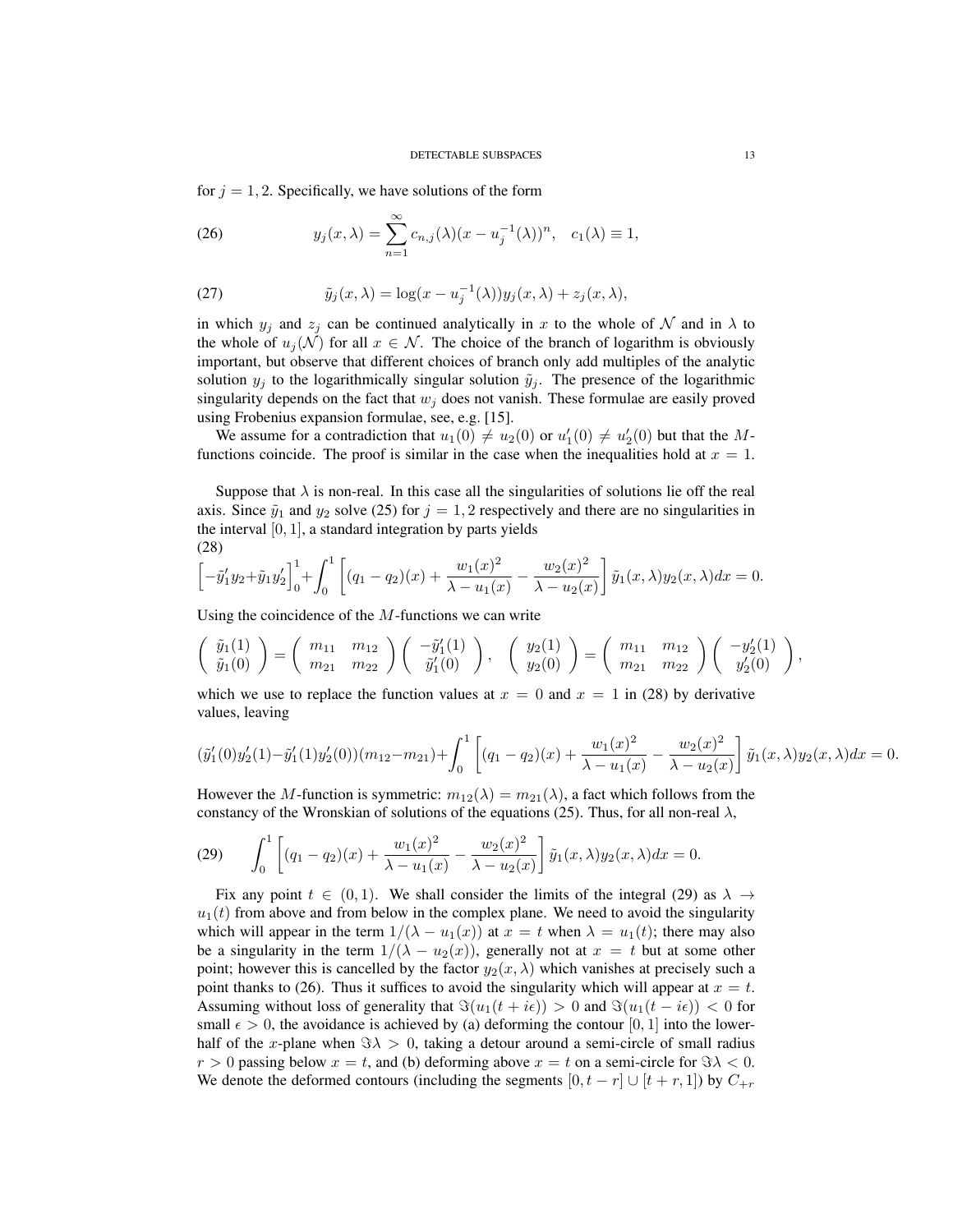and  $C_{-r}$  respectively, and we have

$$
\int_{C_{\pm r}} \left[ (q_1 - q_2)(x) + \frac{w_1(x)^2}{\lambda - u_1(x)} - \frac{w_2(x)^2}{\lambda - u_2(x)} \right] \tilde{y}_1(x, \lambda) y_2(x, \lambda) dx = 0
$$

where  $\mp \$\lambda > 0$  on  $C_{\pm r}$ . For the solution  $\tilde{y}_1$ , when  $\Im \lambda > 0$ , we can cut the x-plane along a curve  $(-\infty, u_1^{-1}(\lambda)]$  in the upper half-plane while integrating with respect to x on contour  $C_{-r}$  in the lower half plane; and when  $\Im \lambda < 0$  we can cut along a curve  $(-\infty, u_1^{-1}(\lambda)]$  in the lower half-plane while integrating on contour  $C_{+r}$  in the upper half plane. With these choices of cuts we have the limits (30)

$$
\lim_{\lambda \to u_1(t) + i0} \tilde{y}_1(x, \lambda) = \begin{cases} \log |x - t| y_1(x, u_1(t)) + z_1(x, u_1(t)), & x > t, \\ \log |x - t| y_1(x, u_1(t)) + z_1(x, u_1(t)) - i\pi y_1(x, u_1(t)), & x < t, \end{cases}
$$
\n(31)

$$
\lim_{\lambda \to u_1(t) - i0} \tilde{y}_1(x, \lambda) = \begin{cases} \log |x - t| y_1(x, u_1(t)) + z_1(x, u_1(t)), & x > t, \\ \log |x - t| y_1(x, u_1(t)) + z_1(x, u_1(t)) + i \pi y_1(x, u_1(t)), & x < t. \end{cases}
$$

Taking the difference between the two contour integrals and letting  $\lambda \to u_1(t)$  from the appropriate half-plane in each, and using the information about the solution  $\tilde{y}_1$  in (30,31) we therefore obtain

$$
0 = -2\pi i \int_0^{t-r} \left[ (q_1 - q_2)(x) + \frac{w_1(x)^2}{u_1(t) - u_1(x)} - \frac{w_2(x)^2}{u_1(t) - u_2(x)} \right] y_1(x, u_1(t)) y_2(x, u_1(t)) dx
$$
  
+ 
$$
\int_{-\pi}^{\pi} \left[ (q_1 - q_2)(t + re^{i\theta}) + \frac{w_1(t + re^{i\theta})^2}{u_1(t) - u_1(t + re^{i\theta})} - \frac{w_2(t + re^{i\theta})^2}{u_1(t) - u_2(t + re^{i\theta})} \right]
$$
  

$$
\tilde{y}_1(t + re^{i\theta}, u_1(t)) y_2(t + re^{i\theta}, u_1(t))ire^{i\theta} d\theta,
$$

in which we observe that any zeros in the denominator  $u_1(t) - u_2(\cdot)$  will be cancelled by zeros of  $y_2(\cdot, u_1(t))$ . For small r we have  $\tilde{y}_1(t + re^{i\theta}, u_1(t)) \sim z_1(t, u_1(t))$  so that letting  $r \searrow 0$  gives

$$
\frac{w_1(t)^2}{u_1'(t)} z_1(t, u_1(t)) y_2(t, u_1(t))
$$
  
(32) 
$$
\int_0^t \left[ q_1(x) - q_2(x) + \frac{w_1(x)^2}{u_1(t) - u_1(x)} - \frac{w_2(x)^2}{u_1(t) - u_2(x)} \right] y_1(x, u_1(t)) y_2(x, u_1(t)) dx.
$$

Our strategy now is to consider the limit  $t \searrow 0$  and prove that  $w_1(0) = 0$ , contradicting the hypothesis  $w_1$  and  $w_2$  are bounded away from zero. There are different cases depending on whether or not  $u_1(0) = u_2(0)$ .

**Case 1:**  $u_1(0) \neq u_2(0)$ . Then for all sufficiently small t the term  $1/(u_1(t) - u_2(x))$  is bounded independently of  $x$  and  $t$ . We first assume that

(33) the function  $t \mapsto y_2(t, u_1(t))$  is not identically zero.

Under this assumption the dominant term in the integral on the right hand side of (32) is

$$
\int_0^t \frac{w_1(x)^2}{u_1(t) - u_1(x)} y_1(x, u_1(t)) y_2(x, u_1(t)) dx \sim \left[ w_1(0)^2 \partial_\lambda y_1(0, \lambda) \big|_{\lambda = u_1(0)} y_2(t, u_1(t)) \right] t
$$

Combining this with (32) and cancelling the common factor  $y_2(t, u_1(t))$  shows that

$$
\frac{w_1(t)^2}{u_1'(t)} z_1(t, u_1(t)) \sim tw_1(0)^2 \partial_\lambda y_1(0, \lambda)|_{\lambda = u_1(0)} \le O(t),
$$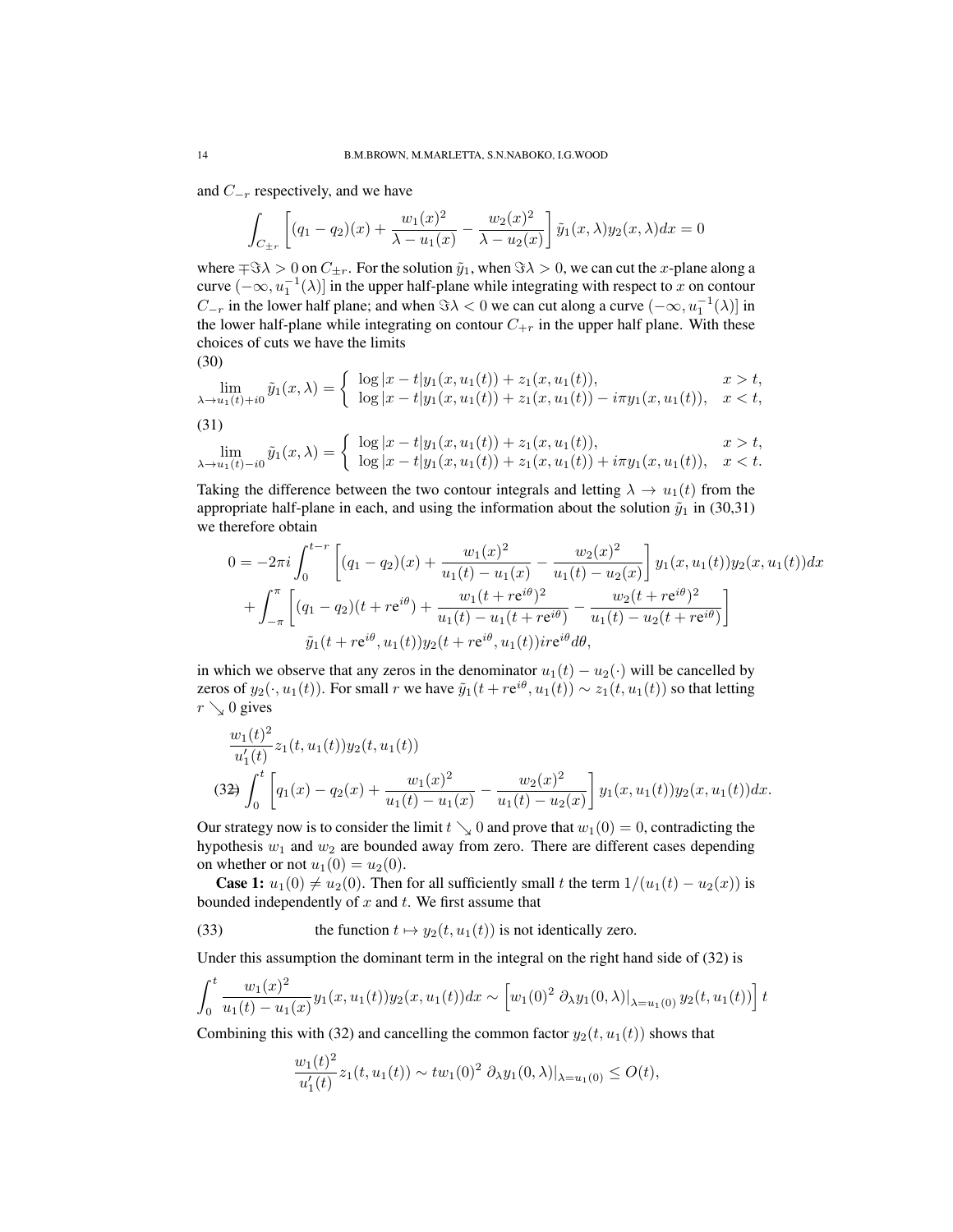which in particular implies that  $w_1(0) = 0$ . This contradicts the hypothesis that  $w_1$  is bounded away from zero.

The case  $u_1(0) \neq u_2(0)$  is therefore complete if we can show that the assumption (33) always holds. Assume for a contradiction that (33) does not hold. Then (32) becomes (34)

$$
\int_0^t \left[ q_1(x) - q_2(x) + \frac{w_1(x)^2}{u_1(t) - u_1(x)} - \frac{w_2(x)^2}{u_1(t) - u_2(x)} \right] y_1(x, u_1(t)) y_2(x, u_1(t)) dx \equiv 0.
$$

We now know that  $y_1(t, u_1(t)) = 0$  for all t and we have assumed that  $y_2(t, u_1(t)) = 0$ for all  $t$ , so

$$
y_1(x, u_1(t)) = (x-t)y'_1(t, u_1(t)) + O((x-t)^2);
$$
  $y_2(x, u_1(t)) = (x-t)y'_2(t, u_1(t)) + O((x-t)^2),$ 

where dash denotes differentiation with respect to the first argument. From (26) we know that  $y_1'(t, u_1(t)) \neq 0$ . Also we know that  $y_2'(t, u_1(t)) \neq 0$  since t is a regular point for the equation (25) with  $j = 2$  and  $\lambda = u_1(t) \neq u_2(t)$  (by the assumption  $u_1(0) \neq u_2(0)$  and the fact that t is small) and so it is impossible for both  $y_2(t, u_1(t))$  and  $y'_2(t, u_1(t))$  to be zero. Thus the leading order term in the small- $t$  expansion of the integral in (34) is

$$
\frac{t^2w_1(0)}{2u_1'(0)}y_1'(0,u_1(0))y_2'(0,u_1(0)).
$$

This term must be identically zero and, in view of the fact that neither  $y'_1(0, u_1(0))$  nor  $y_2'(0, u_1(0))$  may vanish, we deduce that  $w_1(0) = 0$ , and arrive again at a contradiction.

**Case 2:**  $u_1(0) = u_2(0)$  but  $u'_1(0) \neq u'_2(0)$ . Since  $u_1 \neq u_2$  we may assume that t is sufficiently small to ensure  $u_1(x) \neq u_2(x)$  for all  $x \in (0, t]$ . In (32) we shall use first-order Taylor expansions, for which purpose we note that by virtue of (26),

$$
(\partial y_2(t,\lambda)/\partial\lambda)|_{\lambda=u_2(t)} = -1/u_2'(t),
$$

and hence, for small  $t > 0$ ,

$$
y_2(t, u_1(t)) = y_2(t, u_1(t)) - y_2(t, u_2(t)) = -t(u'_1(0) - u'_2(0))/u'_2(0) + O(t^2),
$$
  
\n
$$
\frac{y_1(x, u_1(t))y_2(x, u_1(t))}{u_1(t) - u_2(x)} = y_1(x, u_1(t)) \left[ \frac{y_2(x, u_1(t)) - y_2(x, u_2(x))}{u_1(t) - u_2(x)} \right]
$$
  
\n
$$
= -y_1(x, u_1(t)) \frac{1}{u'_2(x)} (1 + o(1)) = O(t - x);
$$
  
\n
$$
\frac{y_1(x, u_1(t))y_2(x, u_1(t))}{u_1(t) - u_1(x)} = \left[ \frac{y_1(x, u_1(t)) - y_1(x, u_1(x))}{u_1(t) - u_1(x)} \right] y_2(x, u_1(t))
$$
  
\n
$$
= -y_2(x, u_1(t)) \frac{1}{u'_1(x)} (1 + o(1)) = O(t - x).
$$

It follows that the right hand side of (32) is  $O(t^2)$  or smaller. The dominant term of the left hand side is

$$
\frac{w_1(t)^2}{u_1'(t)} z_1(t, u_1(t)) y_2(t, u_1(t)) = \frac{w_1(t)^2}{u_1'(t)} z_1(t, u_1(t)) (y_2(t, u_1(t)) - y_2(t, u_2(t)))
$$
  
= 
$$
\frac{w_1(t)^2}{u_1'(t)} z_1(t, u_1(t)) \left( t \frac{u_1'(0) - u_2'(0)}{u_2'(t)} + O(t^2) \right).
$$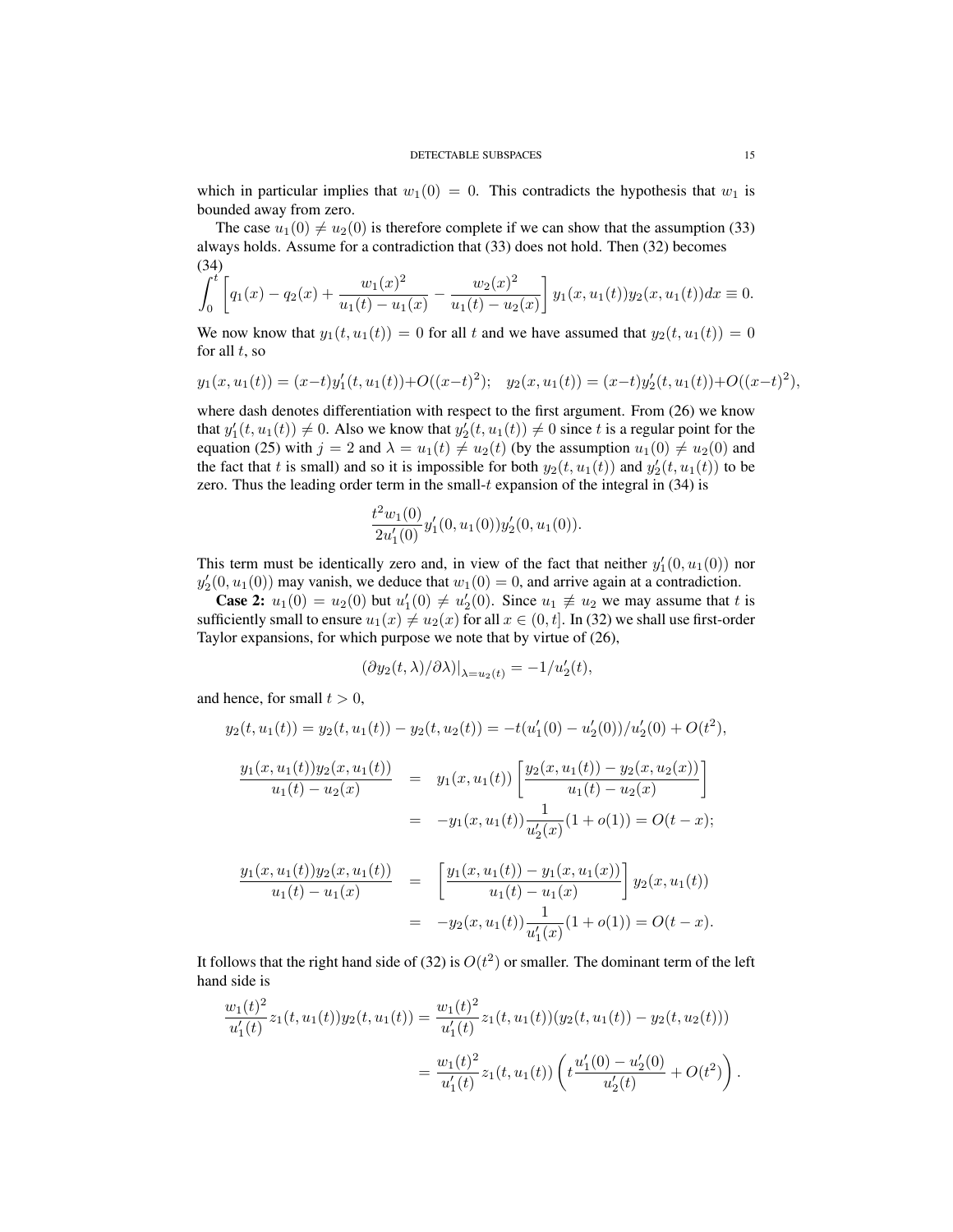Bearing in mind the assumption  $u'_1(0) \neq u'_2(0)$  we see that comparing the left and right hand sides of  $(32)$  has given us, for small t,

$$
\frac{w_1(t)^2}{u_1'(t)}z_1(t,u_1(t)) = O(t).
$$

Since  $z_1(t, u_1(t)) = O(1)$  we deduce that  $w_1(0) = 0$ , which is again a contradiction.  $\Box$ 

Remark 4.2. The asymptotic behaviours of the solutions which we have used in this theorem can be seen explicitly in the case  $u(x) = x$ ,  $q(x) \equiv 0$ ,  $w(x) \equiv 1$ , for instance, when the analytic solutions (y as opposed to  $\tilde{y}$ ) are all scalar multiples of

$$
y(x,\lambda) = \sum_{n=1}^{\infty} c_n (x - \lambda)^n,
$$

in which  $c_n = -\frac{c_{n-1}}{(n(n+1))}$ . Clearly in this case y is an entire function of both of its arguments. The second solution  $\tilde{y}$  can be found by the method of D'Alembert.

Conjecture 4.3. Despite Theorem 4.1, we conjecture that in the general case of analytic coefficients,  $M_B(\lambda)$  does not determine the coefficients uniquely. In the first order case this non-uniqueness is established below, see Remark 6.2.

## 5. RECONSTRUCTION OF THE OPERATOR FROM ONE RESTRICTED RESOLVENT  $(A_B - \lambda)^{-1} \big|_{\mathcal{S}}$

The detectable subspace  $\overline{S}$  is the largest space on which we may recover information about an operator from its  $M$ -functions. We now consider, if the resolvent of  $A_B$  is known on this space, for one unknown  $B$ , how much information about  $A_B$  can be recovered.

Theorem 5.1. For the Hain-Lüst operator

$$
\widetilde{A}^* = \left( \begin{array}{cc} -\frac{d^2}{dx^2} + q(x) & \widetilde{w}(x) \\ w(x) & u(x) \end{array} \right)
$$

with coefficients q, w,  $\tilde{w}$  and u all in  $L^{\infty}(0, 1)$ , the restricted resolvent  $(A_B - \lambda)^{-1}$   $\Big|_{\overline{S}}$ determines q,  $u|_{w\neq0}$ , w and  $\widetilde{w}|_{w\neq0}$ , as well as the boundary condition matrix B.

The proof of this result is distributed over the following subsections.

5.1. **Preliminaries.** For any fixed  $\lambda_0 \notin \text{Ran}(u)$  a straightforward calculation shows that

$$
\text{Ran}(S_{\lambda_0,B}) = \text{ker}(\widetilde{A}^* - \lambda_0) = \left\{ \left( \begin{array}{c} 1 \\ -\frac{w}{u - \lambda_0} \end{array} \right) (c_1y_1 + c_2y_2) \right\}
$$

where  $y_i$ ,  $i = 1, 2$ , are the solutions of the Schur complement equation (6), namely

(35) 
$$
-y'' + (q - \lambda_0)y - \frac{w\tilde{w}}{u - \lambda_0}y = 0,
$$

with initial conditions

(36) 
$$
\begin{cases} y_1(0) = 0, & y'_1(0) = 1; \\ y_2(0) = 1, & y'_2(0) = 0. \end{cases}
$$

Recall eqn. (9), namely

$$
M_B(\lambda)(\Gamma_1 - B\Gamma_2) \begin{pmatrix} y \\ z \end{pmatrix} = \Gamma_2 \begin{pmatrix} y \\ z \end{pmatrix}
$$
 for all  $\begin{pmatrix} y \\ z \end{pmatrix} \in \text{ker}(\widetilde{A}^* - \lambda)$ .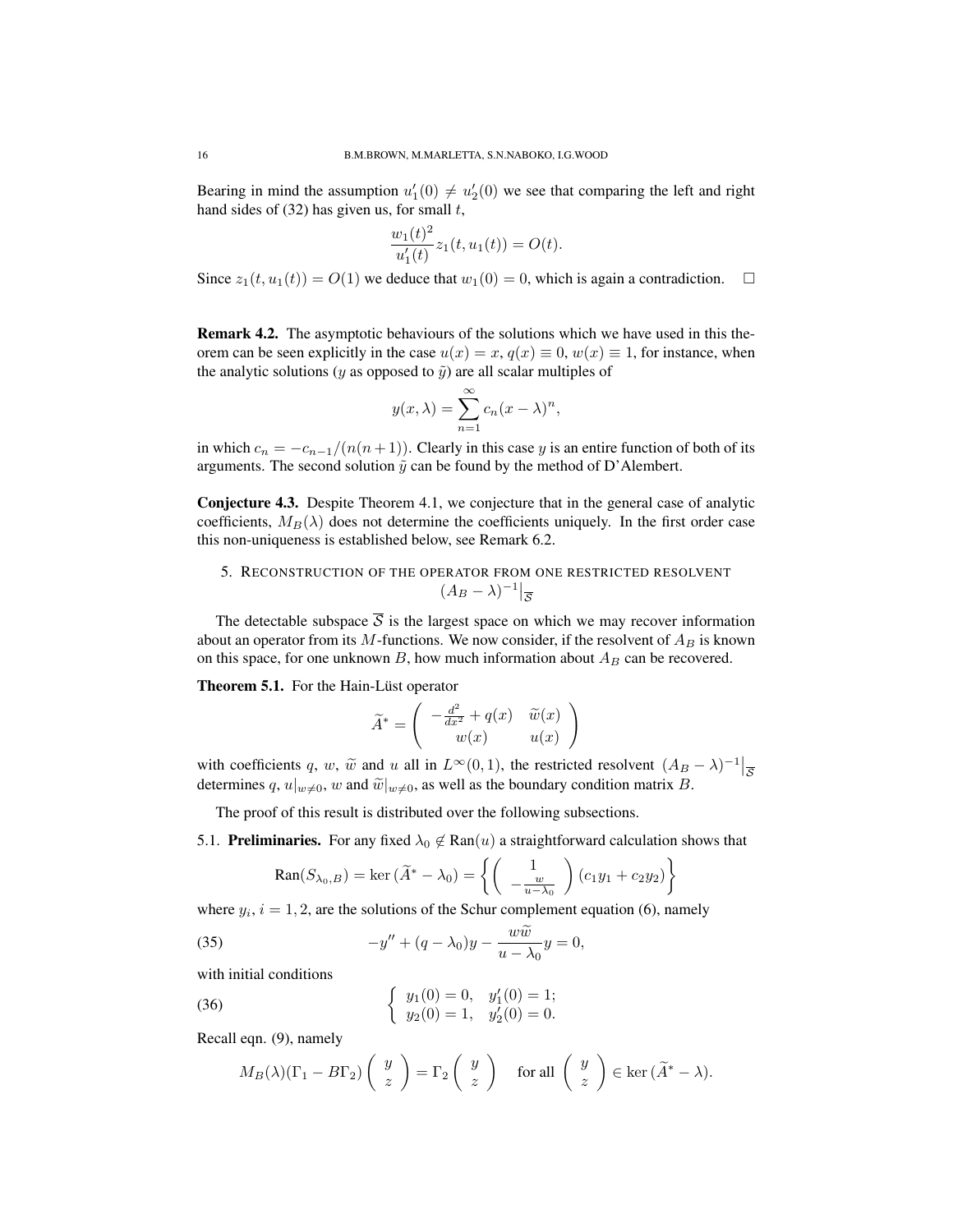In particular, then,

(37) 
$$
M_B(\lambda) \left[ \begin{pmatrix} -y_1'(1) \\ 1 \end{pmatrix} - B \begin{pmatrix} y_1(1) \\ 0 \end{pmatrix} \right] = \begin{pmatrix} y_1(1) \\ 0 \end{pmatrix};
$$

(38) 
$$
M_B(\lambda) \left[ \begin{pmatrix} -y_2'(1) \\ 0 \end{pmatrix} - B \begin{pmatrix} y_2(1) \\ 1 \end{pmatrix} \right] = \begin{pmatrix} y_2(1) \\ 1 \end{pmatrix}.
$$

It follows immediately from these expressions that

$$
M_B(\lambda)^{-1} \begin{pmatrix} 1 \\ 0 \end{pmatrix} = \left[ \begin{pmatrix} -y_1'(1) \\ 1 \end{pmatrix} - B \begin{pmatrix} y_1(1) \\ 0 \end{pmatrix} \right] / y_1(1);
$$
  

$$
M_B(\lambda)^{-1} \begin{pmatrix} y_2(1) \\ 1 \end{pmatrix} = \left[ \begin{pmatrix} -y_2'(1) \\ 0 \end{pmatrix} - B \begin{pmatrix} y_2(1) \\ 1 \end{pmatrix} \right].
$$

We note that  $y_1(1) \neq 0$  for almost all  $\lambda \in \mathbb{C}$  – in particular,  $y_1(1) \neq 0$  if  $\lambda \notin \text{Ran}(u)$  is not an eigenvalue of  $\hat{A}^*|_{\text{ker }(\Gamma_2)}$ .

## 5.2. Useful vectors. We know that in  $\overline{S}$  there are vectors of the form

$$
\left(\begin{array}{c}1\\\frac{-w}{u-\lambda_i}\end{array}\right)y_j,\quad i=1,2;\ j=1,2;\ \lambda_1\neq\lambda_2.
$$

At this stage we cannot construct any such vectors explicitly. However we can certainly assert the existence of a pair of vectors  $\mathbf{u}_i = \begin{pmatrix} f_i \\ g_i \end{pmatrix}$ gi  $\overline{\phantom{0}}$ ,  $i = 1, 2$ , such that

- (1)  $f_i(x) \neq 0$  for a.e.  $x \in (0, 1)$ ;
- (2)  $g_i(x) \neq 0$  for a.e. s such that  $w(x) \neq 0$ ;
- (3)  $g_i(x) = 0$  for all x such that  $w(x) = 0$ ;
- (4)  $g_1(x)/f_1(x) \neq g_2(x)/f_2(x)$  for a.e. x such that  $w(x) \neq 0$ .
- (5)  $f_i \in C^1[0,1], i = 1,2.$

To see that vectors satisfying these properties exist, choose

$$
\left\{ \begin{array}{l} f_i=y_1,\\ g_i=\frac{-w}{u-\lambda_i}y_1, \quad \lambda_1\neq \lambda_2, \end{array} \right.
$$

and observe that

$$
\frac{g_1}{f_1} = \frac{-w}{u - \lambda_1} \neq \frac{-w}{u - \lambda_2} = \frac{g_2}{f_2}.
$$

Note that, at this stage, we do not know w; however, since we know  $\overline{S}$ , we certainly know the set  $\{x : w(x) \neq 0\}$  as the union of supports of second components of vectors in  $\overline{S}$ .

**Lemma 5.2.** Assume that  $q, w, \tilde{w}, u \in L^{\infty}(0, 1)$ , that  $f \in C^{1}[0, 1], g \in L^{2}(0, 1)$ , and that y is the solution of

$$
\begin{cases}\n-y'' + (q - \lambda)y - \frac{w\widetilde{w}}{u - \lambda}y = f - \frac{\widetilde{w}g}{u - \lambda}; \\
(\Gamma_1 - B\Gamma_2) \begin{pmatrix} y \\ 0 \end{pmatrix} = \mathbf{0}.\n\end{cases}
$$

Then, with  $\|\cdot\|$  denoting the norm in  $L^2(0,1)$ ,

$$
\left\|y+\frac{f}{\lambda}\right\| = o(\lambda^{-1}), \quad \lambda \to -\infty; \quad \lambda \in \mathbb{R}.
$$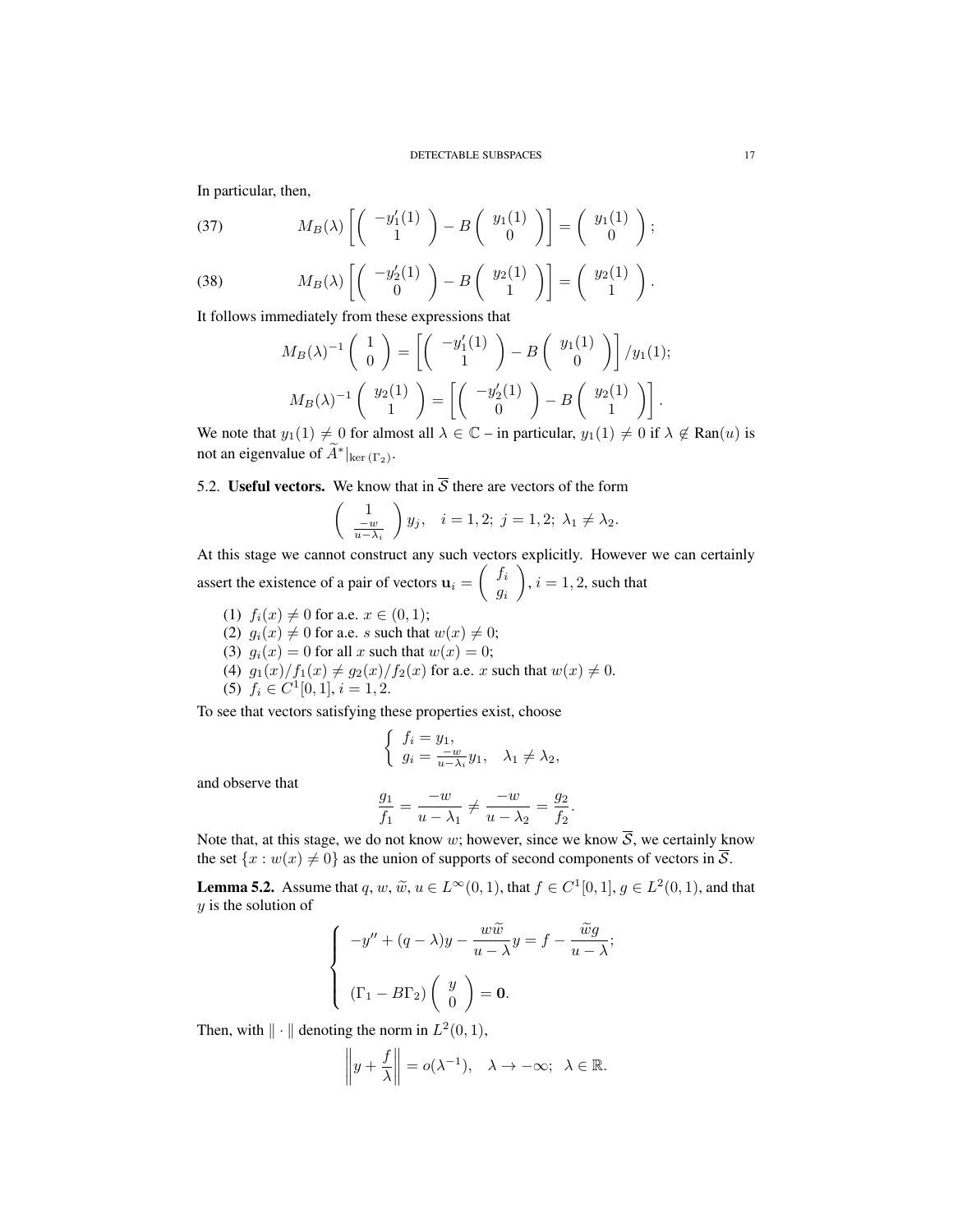*Proof.* Let  $L_0$  denote the operator defined by  $L_0y = -y'' + qy$  with boundary condition

$$
\left(\begin{array}{c} -y'(1) \\ y'(0) \end{array}\right) = B \left(\begin{array}{c} y(1) \\ y(0) \end{array}\right).
$$

Then

$$
\langle L_0y, y \rangle = (y(1), y(0))B(y(1), y(0))^* + \int_0^1 [|y'|^2 + q|y|^2]dx,
$$

and since the trace operator  $y \mapsto (y(1), y(0))$  is bounded with respect to the norm in  $H^1(0, 1)$  with relative bound zero, it follows that for any  $\epsilon > 0$  there exists  $c_{\epsilon}, d_{\epsilon} \in \mathbb{R}$  such that the numerical range of  $L_0$  is contained in a set

$$
\{\lambda \in \mathbb{C} \mid \Re(\lambda) \ge c_{\epsilon}, \ \ |\Im(\lambda)| \le \epsilon |\Re(\lambda)| + d_{\epsilon}\}.
$$

It follows that when  $\lambda \to -\infty$ , one has a uniform bound

$$
||L_0(L_0 - \lambda)^{-1}|| \le \text{const.}
$$

Together with the fact that the domain of  $L_0$  is dense in  $L^2(0,1)$  this implies that for any *u* in  $L^2(0, 1)$ ,

$$
L_0(L_0 - \lambda)^{-1}u \to 0, \quad \lambda \to -\infty.
$$

Now the equation in the Lemma may be written as  $(L_0 - \lambda)y = f + A(\lambda)y + G(\lambda)$  in which  $||A(\lambda)|| = O(\lambda^{-1})$  and  $||G(\lambda)|| = O(\lambda^{-1}), \lambda \to -\infty$ . This can be written as

$$
\[I - (L_0 - \lambda)^{-1}A(\lambda)\]y = \frac{-1}{\lambda}f + \frac{L_0(L_0 - \lambda)^{-1}f}{\lambda} + (L_0 - \lambda)^{-1}G(\lambda),\]
$$

and the result follows by using the Neumann series for the resolvent of the operator on the left hand side. □

**Remark 5.3.** One may prove that the result holds when  $\lambda \to \infty$  in any sector  $|\arg(-\lambda)| < \infty$  $\pi/2 - \epsilon$ , where  $\epsilon > 0$  is fixed.

5.3. Reconstruction of  $\widetilde{w}|_{w\neq0}$  and q. Let  $\begin{pmatrix} f_i \\ g_i \end{pmatrix}$ gi  $\overline{ }$ ,  $i = 1, 2$ , be two vectors from S for which the conditions of our previous sub-section are satisfied. Define

$$
\begin{pmatrix} Y_i \\ Z_i \end{pmatrix} = (A_B - \lambda)^{-1} \Big|_{\overline{\mathcal{S}}} \begin{pmatrix} f_i \\ g_i \end{pmatrix}, \ i = 1, 2, \ \lambda \in \rho(A_B).
$$

These vectors are known since they require only the restricted resolvent for their computation. Performing this computation explicitly, we have

,

(39)  

$$
\begin{cases}\n-Y_i'' + (q - \lambda)Y_i - \frac{w\widetilde{w}}{u - \lambda}Y_i = f_i - \frac{\widetilde{w}g_i}{u - \lambda} \\
Z_i = \frac{g_i}{u - \lambda} - \frac{wY_i}{u - \lambda} \\
(\Gamma_1 - B\Gamma_2) \begin{pmatrix} Y_i \\ Z_i \end{pmatrix} = \mathbf{0}.\n\end{cases}
$$

Rearranging the first equation slightly we obtain

$$
-Y''_i - \lambda Y_i - f_i = -qY_i + \frac{w\widetilde{w}}{u - \lambda}Y_i - \frac{\widetilde{w}g_i}{u - \lambda},
$$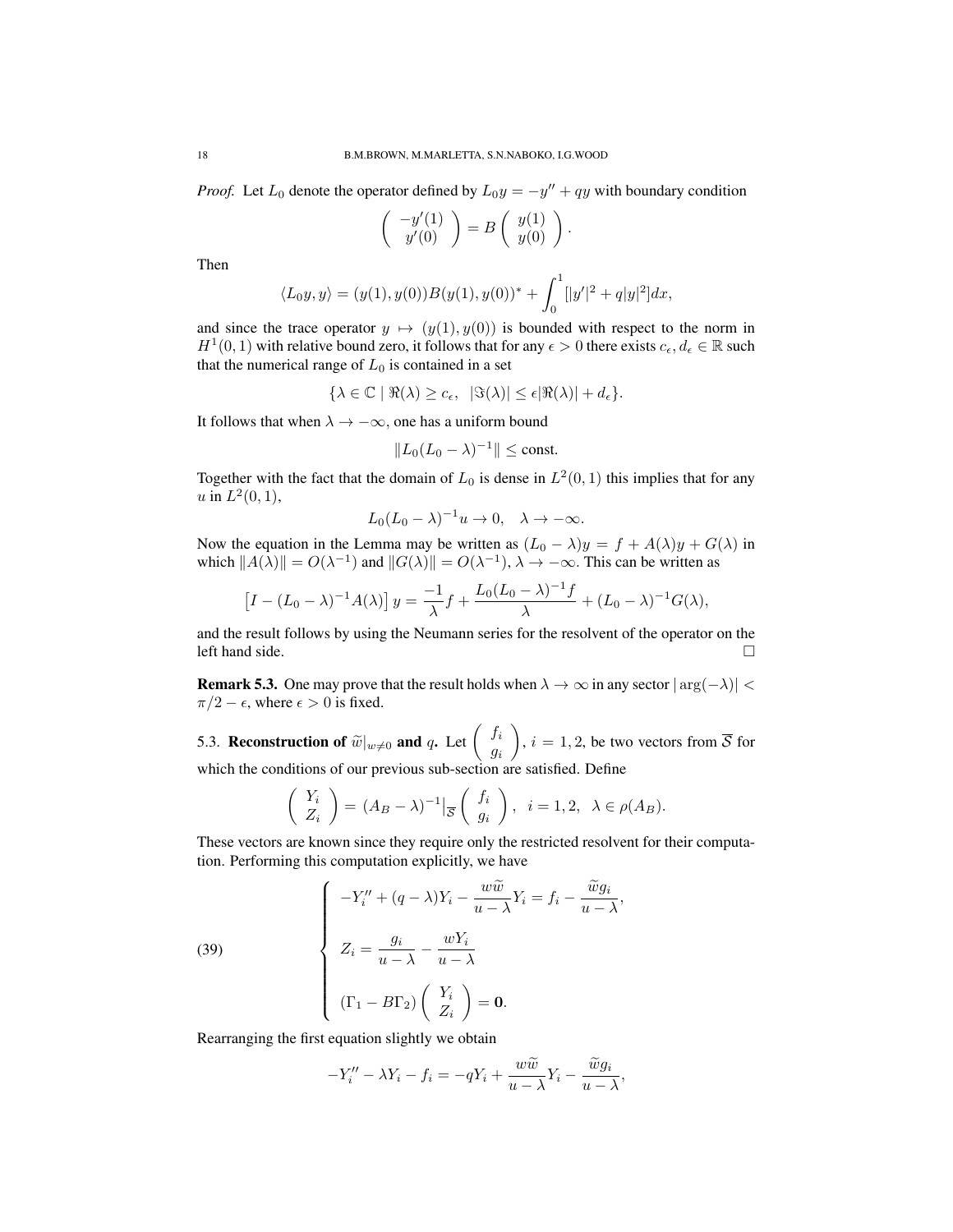in which the left hand side is known, and hence the right hand side is known. However by Lemma 5.2, we have

$$
-qY_i + \frac{w\widetilde{w}}{u-\lambda}Y_i - \frac{\widetilde{w}g_i}{u-\lambda} = \frac{qf_i}{\lambda} + \frac{\widetilde{w}g_i}{\lambda} + o(\lambda^{-1}), \quad \lambda \to -\infty.
$$

It follows that  $qf_i + \widetilde{w}g_i$  are known, for  $i = 1, 2$ ; hence that  $q + \widetilde{w}^{g_i}f_i$  are known. Subtracting, we deduce that

$$
\widetilde{w}\left(\frac{g_1}{f_1}-\frac{g_2}{f_2}\right)
$$

is known. However  $g_1/f_1$  and  $g_2/f_2$  are known on the set of x such that  $w(x) \neq 0$  (and are zero outside this set). Hence we deduce that

$$
\widetilde{w}|_{w\neq 0}
$$
 is known.

Since (say)  $q + wg_1/f_1$  is now fully known, it follows that

q is known.

5.4. Reconstruction of w and  $u|_{w\neq0}$ . From the second equation in (39) we know the functions

$$
Z_i = \frac{g_i}{u - \lambda} - \frac{wY_i}{u - \lambda}, \ \ i = 1, 2.
$$

Since, from Lemma 5.2, we have  $Y_i = -f_i/\lambda + o(\lambda^{-1})$ , we obtain

$$
Z_i = -\frac{g_i}{\lambda} - \frac{g_i u + w f_i}{\lambda^2} + o(\lambda^{-2}).
$$

From this expansion it follows that  $g_i u + w f_i$  are known,  $i = 1, 2$ , and hence that  $w + \frac{g_i}{f_i} u$ are known,  $i = 1, 2$ . Subtracting, we find that  $u\left(\frac{g_1}{f_1} - \frac{g_2}{f_2}\right)$ are known,  $i = 1, 2$ ; moreover  $\frac{g_1}{f_1} - \frac{g_2}{f_2}$  is non-zero a.e. on the set of x such that  $w(x) \neq 0$ . It follows that

$$
u|_{w\neq 0}
$$
 is known.

Repeating the argument at the end of the previous section we conclude that

#### $w$  is known.

5.5. Reconstruction of the boundary condition matrix  $B$ . We now know the coefficients q,  $w\tilde{w}$  and  $u|_{w\neq0}$  and so the solutions  $y_1$  and  $y_2$  of (35,36) appearing in (37,38) are completely determined. To reconstruct  $B$  we first re-write (37,38) as

(40) 
$$
(M_B(\lambda)^{-1} + B) \begin{pmatrix} y_1(1) \\ 0 \end{pmatrix} = \begin{pmatrix} -y'_1(1) \\ 1 \end{pmatrix},
$$

(41) 
$$
(M_B(\lambda)^{-1} + B) \begin{pmatrix} y_2(1) \\ 1 \end{pmatrix} = \begin{pmatrix} -y_2'(1) \\ 0 \end{pmatrix}.
$$

In order for  $M_B(\lambda)^{-1} + B$  to be completely determined for any fixed  $\lambda$  it suffices that the vectors  $\overline{ }$ 

$$
\left(\begin{array}{c}y_1(1)\\0\end{array}\right),\quad \left(\begin{array}{c}y_2(1)\\1\end{array}\right)
$$

be linearly independent, which is true provided  $y_1(1) \neq 0$ .

For  $\lambda \notin \text{Ran}(u)$ , the requirement  $y_1(1) \neq 0$  is equivalent to the requirement that  $\lambda$  not be an eigenvalue of  $\hat{A}^*|_{\text{ker }(\Gamma_2)}$ . Under our hypotheses of  $L^{\infty}$  coefficients, the numerical range of  $\hat{A}^*|_{\text{ker }(\Gamma_2)}$  is confined to a semi-infinite strip of the form

$$
\Re(\lambda) \ge \alpha, \quad |\Im(\lambda)| \le \beta.
$$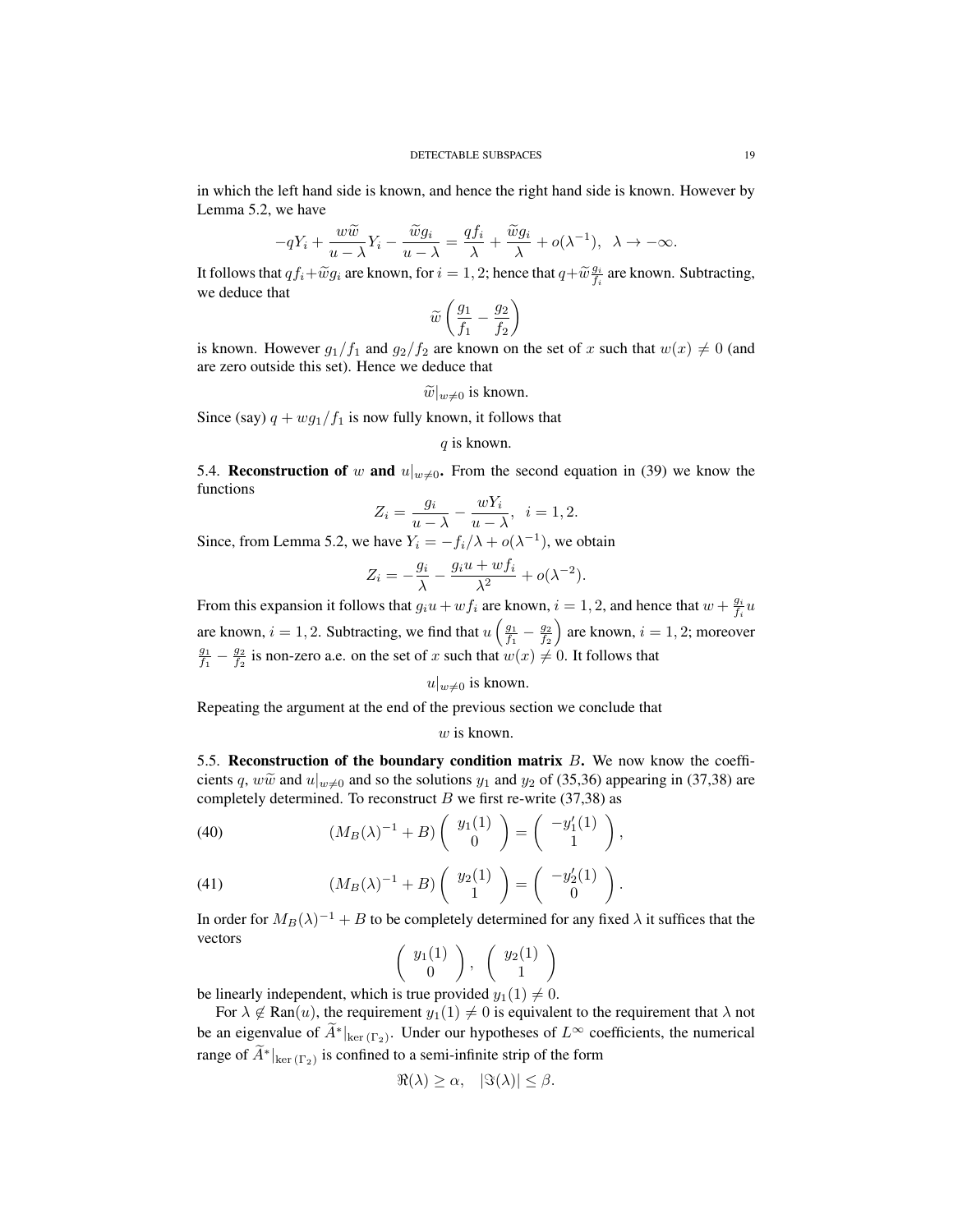In particular,  $y_1(1)$  is non-zero for any  $\lambda$  outside this semi-infinite strip. Thus  $M_B(\lambda)^{-1}$  + B is determined outside the numerical range of  $\tilde{A}^*|_{\text{ker }(\Gamma_2)}$ .

In order to recover B it is therefore sufficient to know that  $M_B(\lambda)^{-1}$  is determined. However by [9, Theorem 4.1], the resolvent  $(A_B - \lambda)^{-1}$   $\Big|_{\mathcal{S}}$  uniquely determines  $M_B(\lambda)$ . Thus B is uniquely determined, and Theorem 5.1 is proved.

#### 6. THE FIRST ORDER HAIN-LÜST OPERATOR

In this section we consider a first order toy model replacement of the Hain-Lüst equation and show that, even for this simple case in which many quantities are explicitly computable by quadrature, many results remain non-trivial. In particular we show that the M-function does not determine the coefficients in the operator uniquely, even when the coefficients are analytic.

We consider on the domain  $D(A) = D(\tilde{A}) = H_0^1(0,1) \times L^2(0,1)$  the first order operators

$$
A = \begin{pmatrix} i\frac{d}{dx} + q & \tilde{w} \\ w & u \end{pmatrix}, \quad \tilde{A} = \begin{pmatrix} i\frac{d}{dx} + \overline{q} & \overline{w} \\ \tilde{w} & \overline{u} \end{pmatrix},
$$

with coefficients q, u, w and  $\tilde{w}$  all  $L^{\infty}(0, 1)$  functions. The adjoints  $A^*$  and  $\tilde{A}^*$  have domain  $H^1(0, 1) \oplus L^2(0, 1)$ .

**Definition 6.1.** The boundary operators  $\Gamma_1, \Gamma_2, \tilde{\Gamma}_1, \tilde{\Gamma}_2$  are defined by

$$
\Gamma_1\left(\begin{array}{c}y\\z\end{array}\right) = iy(1), \quad \tilde{\Gamma}_1\left(\begin{array}{c}y\\z\end{array}\right) = -iy(0),
$$

$$
\Gamma_2\left(\begin{array}{c}y\\z\end{array}\right) = y(0), \quad \tilde{\Gamma}_2\left(\begin{array}{c}y\\z\end{array}\right) = y(1).
$$

Then, the Lagrange identity is

$$
\left\langle \tilde{A}^{\star} \left( \begin{array}{c} y \\ z \end{array} \right), \left( \begin{array}{c} f \\ g \end{array} \right) \right\rangle - \left\langle \left( \begin{array}{c} y \\ z \end{array} \right), A^{\star} \left( \begin{array}{c} f \\ g \end{array} \right) \right\rangle = \langle iy', f \rangle - \langle y, if' \rangle
$$
  
=  $iy\overline{f}|_0^1 = i(y(1)\overline{f(1)} - y(0)\overline{f(0)}) = \left\langle \Gamma_1 \left( \begin{array}{c} y \\ z \end{array} \right), \tilde{\Gamma}_2 \left( \begin{array}{c} f \\ g \end{array} \right) \right\rangle - \left\langle \Gamma_2 \left( \begin{array}{c} y \\ z \end{array} \right), \tilde{\Gamma}_1 \left( \begin{array}{c} f \\ g \end{array} \right) \right\rangle.$ 

6.1. **Calculation of the M-function.** In line with our review in Section 2 the M-function is defined by the equation

$$
M_0(\lambda)\Gamma_1\begin{pmatrix}y\\z\end{pmatrix} = \Gamma_2\begin{pmatrix}y\\z\end{pmatrix}
$$
 for  $\begin{pmatrix}y\\z\end{pmatrix} \in \text{ker}(\tilde{A}^* - \lambda).$ 

This gives  $iM_0(\lambda)y(1) = y(0)$  and thus

$$
M_0(\lambda) = -i \frac{y(0)}{y(1)}.
$$

Now  $\left( \begin{array}{c} y \\ y \end{array} \right)$ z  $\Big) \in \ker (\tilde{A}^* - \lambda)$  holds if and only if we have  $iv' + qy + \tilde{w}z = \lambda y, \qquad w\overline{y} + u\overline{z} = \lambda z.$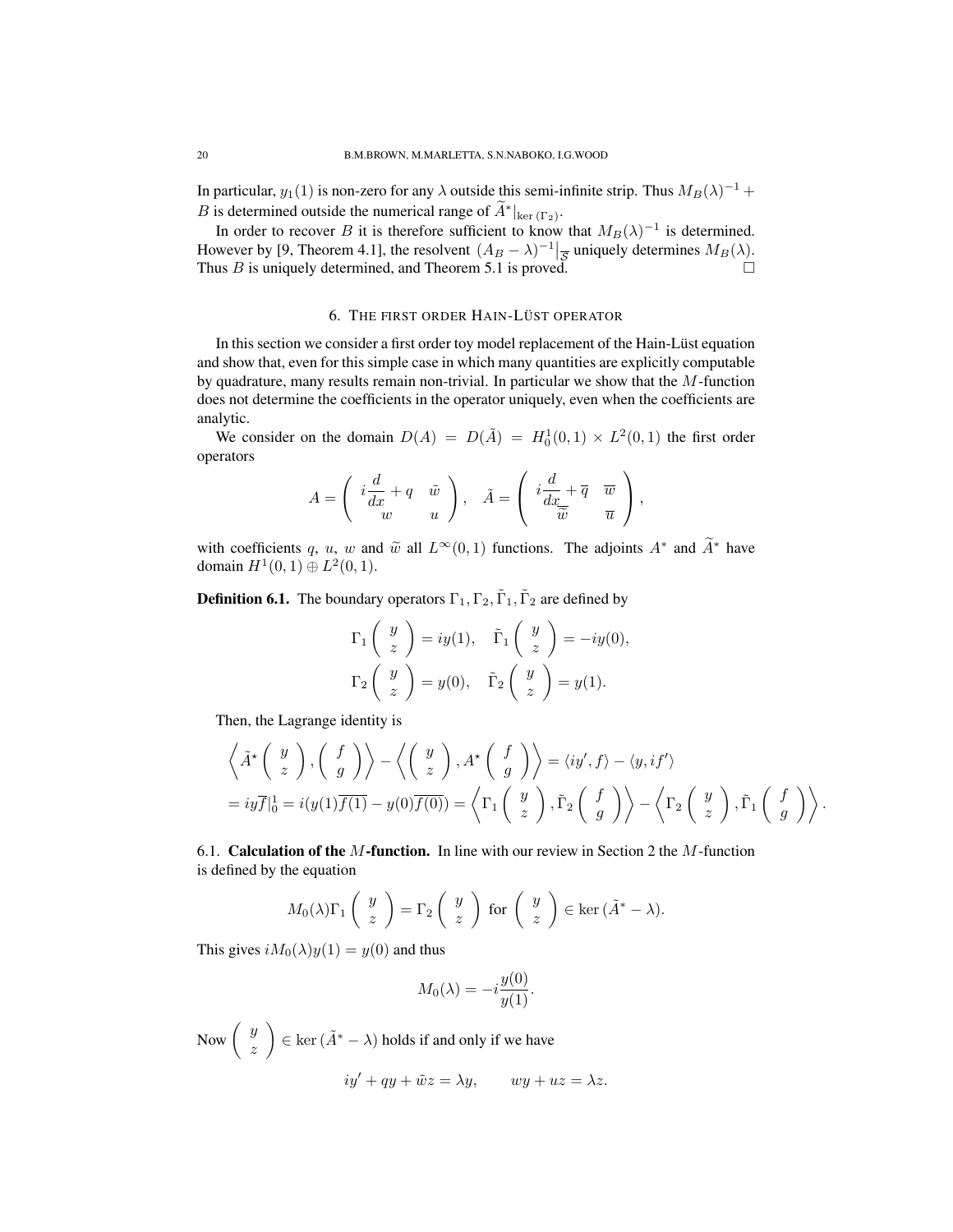#### DETECTABLE SUBSPACES 21

Solving these equations yields  $z = \frac{wy}{\lambda}$  $\frac{wy}{\lambda - u}$  and  $iy' + (q - \lambda)y + \frac{w\tilde{w}}{\lambda - y}$  $\frac{\partial u}{\partial x}$  = 0, so we have  $y'$  $\frac{y'}{y} = i(q - \lambda + \frac{w\tilde{w}}{\lambda - \lambda})$  $\frac{\alpha}{\lambda - u}$ ) giving (42)  $y(x) = y(0) \exp\left(i\right)$  $\int_0^x$ 0  $[q(t) - \lambda + \frac{w(t)\tilde{w}(t)}{\lambda}$  $\frac{w(t)\tilde{w}(t)}{\lambda - u(t)}]dt$ .

Thus we have an explicit expression for the M-function in terms of the coefficients in the operator:

$$
M_0(\lambda) = -i \exp\left(i\lambda - i \int_0^1 q(t)dt + i \int_0^1 \frac{w\tilde{w}(t)}{u(t) - \lambda}dt\right).
$$

#### Remark 6.2.

- (1) Observe that the only information on q from  $M_0$  is its mean value,  $\int_0^1 q(t)dt$ . In the Hermitian case  $i\frac{d}{dx} + q$  is unitarily equivalent to  $i\frac{d}{dx} + \int_0^1 q(t)dt$  by a gauge transformation; as these operators have the same form, the fact that  $M_0$  can only determine the mean value of  $q$  also follows from abstract results (e.g. [30]).
- (2) This also shows that for the scalar equation  $i\frac{d}{dx} + q$  we can only recover  $\int_0^1 q(t)dt$ . This is despite  $\overline{S} = \overline{\text{Span} \{e^{i \int^x q(t) dt}, e^{i \lambda x} \}} = L^2(0, 1)$ .
- (3) From  $\int_0^1$  $w\tilde{w}(t)$  $\frac{w w(t)}{u(t)-\lambda} dt$  we can reconstruct Ran u but not u and w $\tilde{w}$ . To see this let  $\phi$  : [0, 1]  $\rightarrow$  [0, 1] be an analytic change of coordinates. Then  $\int_0^1 \frac{w\tilde{w}}{u-\lambda} dt =$  $\int_0^1$  $(w\tilde{w} \circ \phi)$  $\frac{(ww\omega\phi)}{uv\phi-\lambda}\phi' dt$ . Thus the analytic change of coordinates  $w\tilde{w} \to (w\tilde{w} \circ \phi)\phi'$  and  $u \rightarrow u \circ \phi$  gives non uniqueness.

In view of these remarks, and to provide a comparison with our results for the secondorder Hain-Lust case, it is interesting to consider the calculation of the detectable subspace ¨ for the first order Hain-Lüst operator. Despite the availability of explicit expressions such as (42) the computations are only tractable in some special cases.

**Theorem 6.3.** In the special case  $w\tilde{w} \equiv 0$  the orthogonal complement  $S^{\perp}$  of the detectable subspace is given by

$$
\mathcal{S}^{\perp} = \left\{ \left( \begin{array}{c} f \\ g \end{array} \right) : g \perp E_{u,w}, f = \mathcal{J}(g) \right\}.
$$

Here  $E_{u,w}$  is the space

$$
E_{u,w} = \bigvee_{n=0}^{\infty} w(x)\psi(x,u(x))u^{n}(x),
$$

where  $\psi(x, \lambda)$  is the unique-up-to-scalar-multiples solution of the differential equation

$$
(43) \t\t\t\ti\psi' + (q - \lambda)\psi = 0;
$$

and  $\mathcal J$  is the functional defined by  $f = \mathcal J(g)$  precisely when

(44) 
$$
f(x) = i \exp\left(i \int_0^x \overline{q}\right) \int_0^x \exp\left(-i \int_0^t \overline{q}\right) \exp(i(t-x)\overline{u}(t)) \overline{w}(t) g(t) dt.
$$

The proof of this result will use Proposition 2.1 from Section 2 and follows closely the methods in Section 3.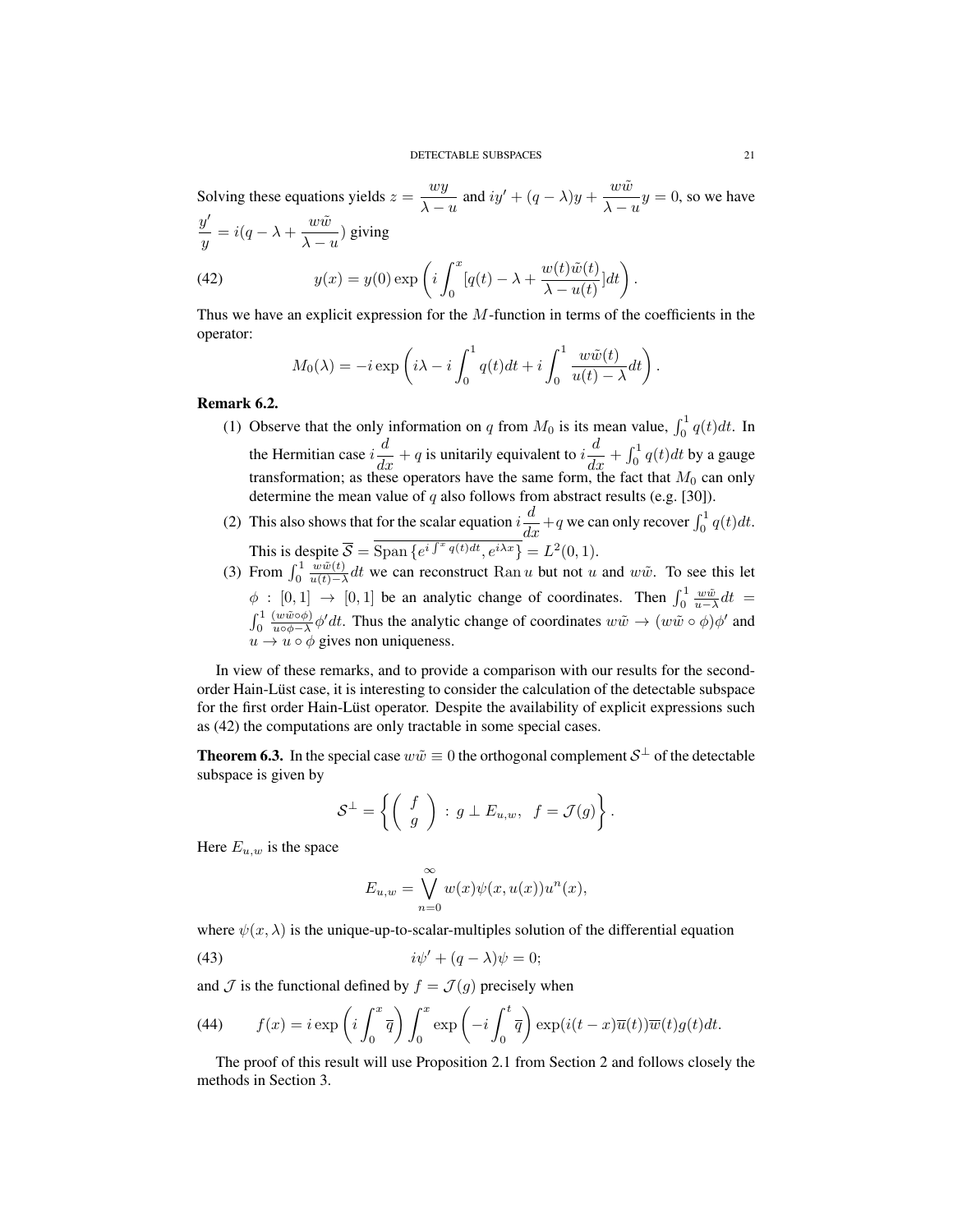*Proof.* Following the ideas which lead to Proposition 2.1 we know that  $\begin{pmatrix} f & f \\ g & g \end{pmatrix}$ g  $\Big) \in \mathcal{S}^{\perp}$  if and only if, for a.e.  $\lambda \in \mathbb{C}$  there exist y, z such that  $y(0) = 0 = y(1)$ ,

$$
iy' + (\overline{q} - \lambda)y + \overline{w}z = f
$$
, and  $\overline{\widetilde{w}}y + (\overline{u} - \lambda)z = g$ .

We assume without loss of generality that  $\lambda$  does not lie in essran( $\overline{u}$ ). The second equation can then be used to determine  $z$ , giving

$$
z = \frac{g}{\overline{u} - \lambda} - \frac{\overline{\widetilde{w}}y}{\overline{u} - \lambda};
$$

then, since  $w\tilde{w} \equiv 0$ , the equation for y becomes

(45) 
$$
iy' + (\overline{q} - \lambda)y = f - \frac{\overline{w}g}{\overline{u} - \lambda},
$$

equipped with boundary conditions  $y(0) = 0 = y(1)$ . It is easy to see that given any non-trivial function  $\psi(\cdot, \lambda)$  solving (43),  $\overline{\psi}(\cdot, \overline{\lambda})$  provides an integrating factor for (45) and hence that  $y(0) = 0 = y(1)$  if and only if

(46) 
$$
\int_0^1 \left( f(x) - \frac{\overline{w}(x)g(x)}{\overline{u}(x) - \lambda} \right) \overline{\psi}(x, \overline{\lambda}) dx = 0.
$$

This condition must hold for a.e.  $\lambda$  in  $\mathbb{C}$ . To obtain the conditions on g in the theorem we multiply by  $\lambda^n$  and integrate with respect to  $\lambda$  round a contour enclosing  $\overline{\text{essran}(\overline{u})}$ , exactly as in the proof of Lemma 3.11, yielding

(47) 
$$
\int_0^1 \overline{w}(x)\overline{\psi}(x,u(x))\overline{u}(x)^n g(x)dx = 0.
$$

This shows that  $g \perp E_{u,w}$  is a necessary condition. It is not difficult to verify that it is also sufficient.

Knowing now that  $\int_0^1 \overline{w}(x)\overline{\psi}(x, u(x))\overline{u}(x)^n g(x)dx = 0$  we can use the Taylor expansion

$$
(\lambda - \overline{u}(x))^{-1} = \lambda^{-1} \sum_{n=0}^{\infty} \left( \frac{\overline{u}(x)}{\lambda} \right)^n,
$$

valid for large  $\lambda$ , in conjunction with (47) to deduce that

$$
\int_0^1 \overline{w}(x) \frac{\overline{\psi}(x, u(x))}{\overline{u}(x) - \lambda} g(x) dx = 0,
$$

and hence obtain from (46) that

(48) 
$$
\int_0^1 f(x)\overline{\psi}(x,\overline{\lambda})dx = \int_0^1 \overline{w}(x)\frac{\overline{\psi}(x,\overline{\lambda}) - \overline{\psi}(x,u(x))}{\overline{u}(x) - \lambda}g(x)dx.
$$

From (43) we have an explicit formula for  $\psi$ , correct up to scalar multiples,

$$
\psi(x,\lambda) = \exp(-i\lambda x) \exp\left(i \int_0^x q\right), \quad \text{so} \quad \overline{\psi}(x,\overline{\lambda}) = \exp(i\lambda x) \exp\left(-i \int_0^x \overline{q}\right)
$$

and if we define the compactly supported function  $\tilde{f}(x) := \chi_{(0,1)}(x) f(x) \exp(-i \int_0^x \overline{q})$ then (48) yields

$$
\mathcal{F}(\tilde{f})(\lambda) = \int_0^1 \overline{w}(x)g(x)\frac{\overline{\psi}(x,\overline{\lambda}) - \overline{\psi}(x,u(x))}{\overline{u}(x) - \lambda}dx,
$$

where  $F$  denotes Fourier transform. The function on the right hand side is an entire function; it is of the appropriate exponential type to be, by the Paley-Wiener theorem, the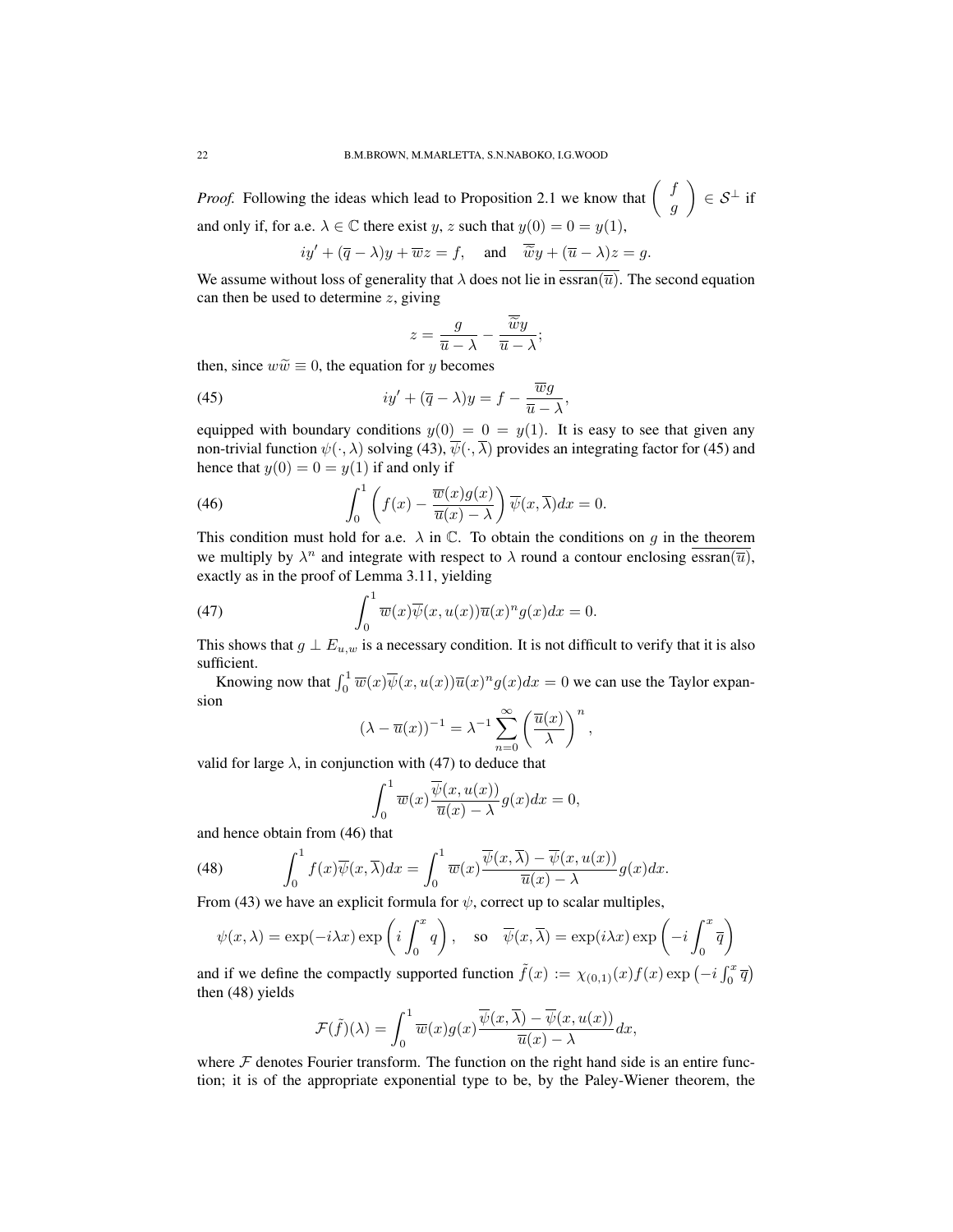Fourier transform of an  $L^2$  function supported on  $(0, 1)$ . The equation therefore has a unique solution for  $\tilde{f}$  and hence f is uniquely determined from (48). The fact that the expression (44) gives the solution of this equation is a calculation which we omit here.  $\square$ 

As an immediate consequence of Theorem 6.3 we have the following.

Corollary 6.4. Under the hypotheses of Theorem 6.3 the detectable subspace satisfies

$$
\mathcal{S}^{\perp} = \left( \begin{array}{c} 0 \\ L^2(w=0) \end{array} \right)
$$

if and only if

(49) 
$$
\bigvee_{n=0}^{\infty} w(x)u^{n}(x) = L^{2}(w \neq 0).
$$

One may ask whether the characterisation of  $S^{\perp}$  in Theorem 6.3 holds in the case when  $w\tilde{w}$  is nonzero. The following example shows that it does not.

**Example 6.5.** We show that any example with  $q \equiv 0$ ,  $u(x) = x$ ,  $w\tilde{w} \equiv i$ , has the property that  $S^{\perp} \neq \begin{pmatrix} 0 \\ 12\sqrt{3}i \end{pmatrix}$  $\begin{pmatrix} 0 \\ L^2(w=0) \end{pmatrix}$  even though (49) holds.

To this end we observe that in a general situation the function  $\psi$  appearing in the proof of Theorem 6.3 is replaced by the solution of the differential equation

$$
\left(i\frac{d}{dx} + q - \frac{w\widetilde{w}}{u(x) - \lambda}\right)\psi(x, \lambda) = \lambda\psi(x, \lambda),
$$

which, for the coefficients chosen here, means that

$$
\psi(x,\lambda) = \exp\left(-i\lambda x + \int_0^x \frac{dt}{t-\lambda}\right) = \left(1 - \frac{x}{\lambda}\right) \exp(-i\lambda x) \quad \text{and} \quad \overline{\psi}(x,\overline{\lambda}) = \frac{\lambda - x}{\lambda} \exp(i\lambda x).
$$
  
The condition that  $\left(\begin{array}{c} f \\ g \end{array}\right) \in \mathcal{S}^\perp$  is still (46), which here is equivalent to

$$
\int_0^{\infty} (xf(x) - \overline{w}(x)g(x) - \lambda f(x)) \exp(i\lambda x) dx = 0.
$$

We may write this as

(50) 
$$
\int_0^1 (xf(x) - \overline{w}(x)g(x)) \exp(i\lambda x) dx = -i \int_0^1 f(x) \left(\frac{d}{dx} \exp(i\lambda x)\right) dx.
$$

Take any smooth  $\phi \in C_0^{\infty}(0,1)$ , multiply (50) by  $\mathcal{F}(\phi)(\lambda)$  and invert the Fourier transforms to obtain

$$
\int_0^1 (xf(x) - \overline{w}(x)g(x))\phi(x)dx = \int_0^1 (-if)(x)\phi'(x)dx.
$$

Since this holds for all  $\phi \in C_0^{\infty}(0,1)$  we deduce that  $f \in H^1(0,1)$  and

$$
if'(x) = xf(x) - \overline{w}(x)g(x).
$$

Replacing  $xf(x) - \overline{w}(x)g(x)$  by  $if'(x)$  on the left hand side of (50) we deduce that for all λ,

$$
0 = [-if(x) \exp(i\lambda x)]_{x=0}^{x=1} = -i(f(1) \exp(i\lambda) - f(0)),
$$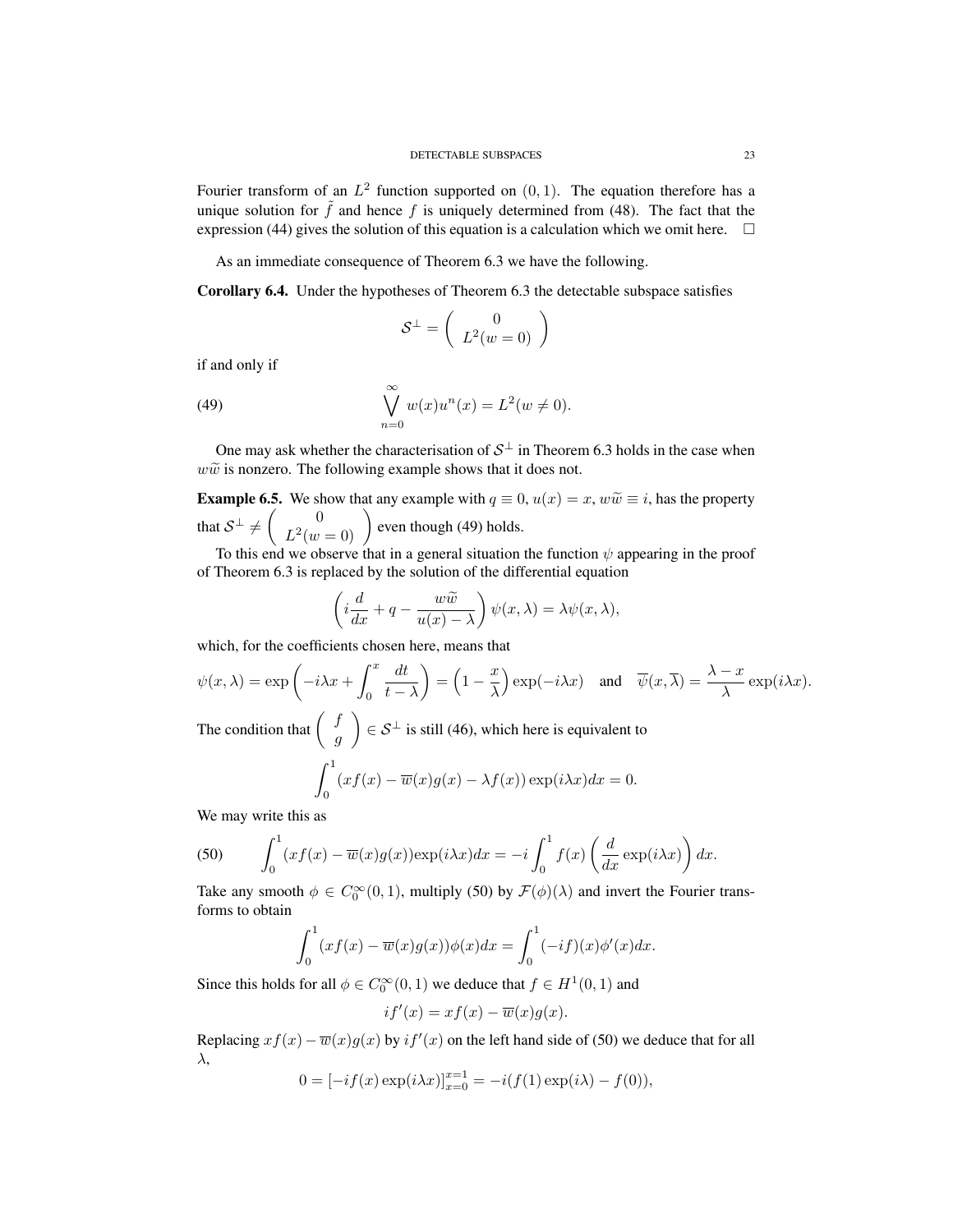which implies that  $f(0) = 0 = f(1)$ . Thus our complete characterisation of the arbitrary element  $\int_{a}^{f}$ g  $\setminus$ of  $S^{\perp}$  is that  $g \in L^2(0,1);$   $f \in H^1(0,1);$   $-i f' + xf = \overline{w}g;$   $f(0) = 0 = f(1).$ 

In particular, given any  $f \in H_0^1(0,1)$ , we may simply choose  $g = (-if' + xf)/\overline{w}$  and, provided  $1/w \in L^{\infty}$ , which can be arranged within our hypotheses, we shall have an element of  $S^{\perp}$  for which f is not identically zero.

Our final result on the first order Hain-Lüst model concerns the reconstruction of the operator from the resolvent restricted to the detectable subspace. Before stating the theorem, we prove a lemma.

**Lemma 6.6.** Suppose that  $y(1) = C_By(0)$  and that  $iy' + (q(x) - \lambda)y + A(\lambda)y = h +$  $O(1/\lambda)$ , where the last term is  $O(1/\lambda)$  in  $L^2(0,1)$  and  $|A(\lambda)| = O(1/\lambda)$ . Then as  $\Im \lambda \to$  $\pm\infty$  with  $\lambda$  in a cone  $\arg(\lambda) \mp \frac{\pi}{2} < \frac{\pi}{2} - \epsilon_0$ , for any fixed, small  $\epsilon_0 > 0$ , one has, in  $L^2(0,1),$ 

(51) 
$$
y = -\frac{h}{\lambda} + o(1/\lambda).
$$

*Proof.* Define an operator  $L_0 = i \frac{d}{dx}$  with domain  $D(L_0) = \{u \in H^1(0,1) | u(1) =$  $C_Bu(0)$ }, where  $C_B = (i + B)/(i - B)$ . A direct calculation shows that

$$
2\Im\langle L_0 u, u \rangle = 2\Im\langle i u', u \rangle = \int_0^1 (u'\overline{u} + \overline{u'}u) = |u(1)|^2 - |u(0)|^2 = (|C_B|^2 - 1)|u(0)|^2.
$$

Thus  $L_0$  is either dissipative ( $|C_B| \ge 1$ ) or anti-dissipative ( $|C_B| \le 1$ ). It follows from basic numerical range estimates that in the operator norm,

(52) 
$$
\|(L_0 - \lambda)^{-1}\| \le \frac{1}{|\Im(\lambda)|}, \quad |C_B| \ge 1 \text{ and } \lambda \text{ in } \mathbb{C}^-, \text{ or } |C_B| \le 1 \text{ and } \lambda \text{ in } \mathbb{C}^+.
$$

Combining these with the identity  $L_0(L_0 - \lambda)^{-1} = I + \lambda(L_0 - \lambda)^{-1}$  it follows that one has bounds

$$
||L_0(L_0-\lambda)^{-1}|| \leq \text{const.}, \pm (1-|C_B|) \geq 0
$$
 and  $\lambda$  tends to infinity on a non-real ray in  $\mathbb{C}^{\pm}$ . Since the domain of  $L_0$  is dense in  $L^2(0,1)$  it then follows that one has the following strong limits for any  $u \in L^2(0,1)$ :  $(53)$ 

 $L_0(L_0 - \lambda)^{-1}u \to 0$ ,  $\pm (1 - |C_B|) \ge 0$  and  $\lambda$  tends to infinity on a non-real ray in  $\mathbb{C}^{\pm}$ . Under the hypotheses in Lemma 6.6 we know that  $y$  satisfies the equation

$$
(L_0 - \lambda)y = (-q(x) - A(\lambda))y + h + O(1/\lambda)
$$

and so, if  $\lambda$  tends to infinity along a non-real ray, in the upper half-plane for  $|C_B| \leq 1$  or in the lower half-plane for  $|C_B| \geq 1$ , we have

$$
y - (L_0 - \lambda)^{-1} (q + A(\lambda))y = (L_0 - \lambda)^{-1} h + O(1/\lambda^2).
$$

This means that under these conditions,

$$
y = \left[I - (L_0 - \lambda)^{-1}(q + A(\lambda))\right]^{-1} \left[-\frac{h}{\lambda} + \frac{1}{\lambda}L_0(L_0 - \lambda)^{-1}h + O(1/\lambda^2)\right].
$$

From (53) we know that  $L_0(L_0 - \lambda)^{-1}h = o(1/\lambda)$ , and from (52) we know  $\|(L_0 - \lambda)^{-1}h\|$  $\lambda^{-1}(q + A(\lambda))$  =  $O(1/\lambda)$  when  $\lambda$  tends to infinity on an appropriate non-real ray. The result follows immediately.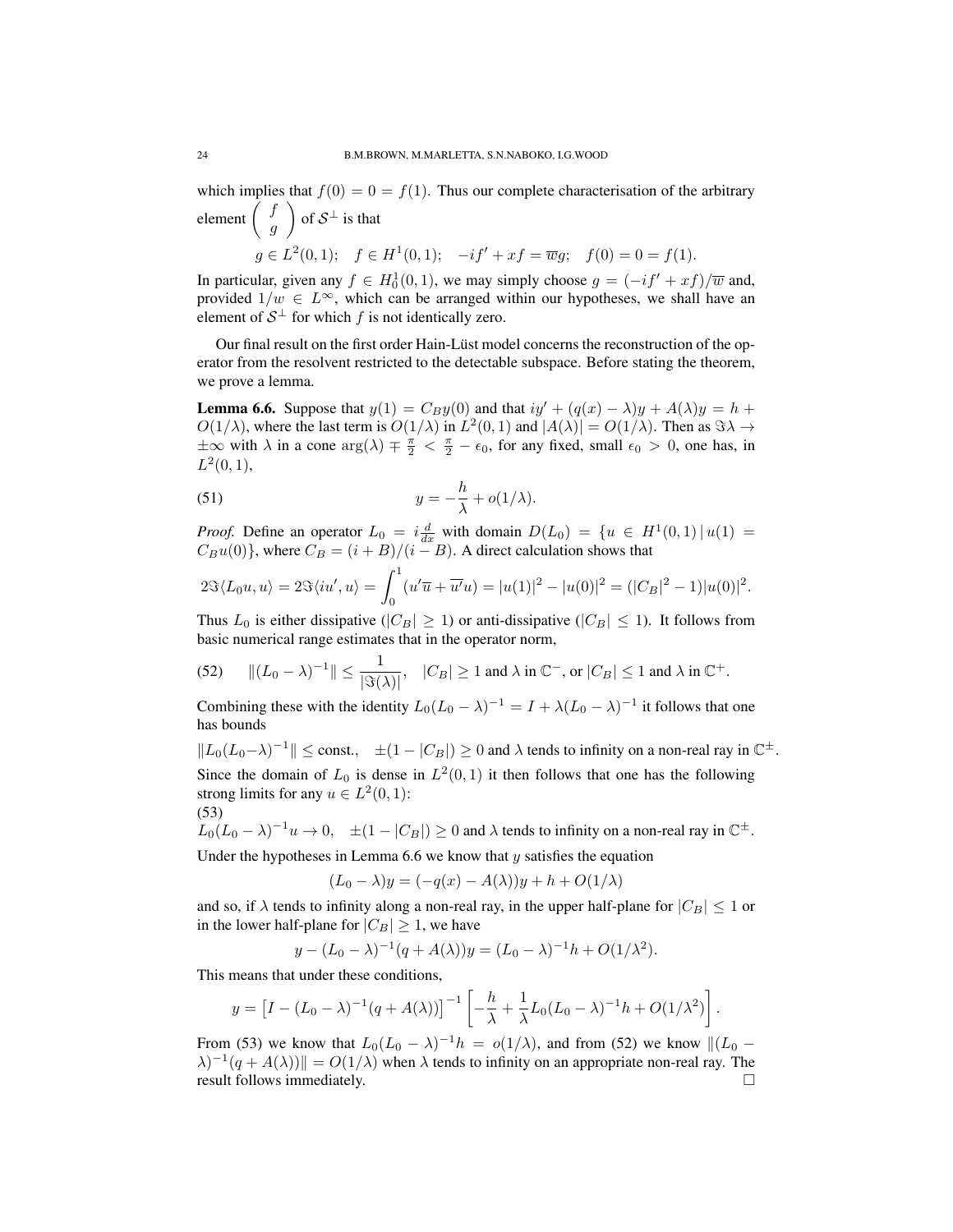**Theorem 6.7.** Let  $A_B$  denote the restriction of  $A^*$  to the space of functions satisfying the boundary condition  $\Gamma_1 u = B\Gamma_2 u$ , where  $B \in \mathbb{C}$ . Then the coefficients q, w,  $\widetilde{w}|_{w\neq0}$  and  $u|_{w\neq0}$ , as well as the boundary condition parameter B, are all uniquely determined by a knowledge of the detectable subspace itself, together with a knowledge of  $(A_B - \lambda)^{-1}$  on the detectable subspace.

*Proof.* We first identify some useful vectors in the detectable subspace. From (12) it follows that for all  $\mu$  in the resolvent set  $\rho(A_B)$ , vectors in Ran $(S_{\mu,B})$  lie in the detectable subspace. By solving the equation  $(\widetilde{A}^* - \mu) \begin{pmatrix} f \\ 0 \end{pmatrix}$ g  $\setminus$  $= 0$ , we see that  $\text{Ran}(S_{\mu,B})$  is a one-dimensional space given by

(54) 
$$
Ran(S_{\mu,B}) = \text{span}\left\{ \left( \begin{array}{c} 1 \\ -\frac{w(x)}{u(x)-\mu} \end{array} \right) \exp(-i\mu x) \exp\left(i \int_0^x \left( q - \frac{w\widetilde{w}}{u-\mu} \right) \right) \right\}.
$$

From this it follows that the detectable subspace should contain elements  $\begin{pmatrix} f & f \\ g & g \end{pmatrix}$ g  $\setminus$ such that

- (1)  $f, g \in L^{\infty}(0, 1);$
- (2)  $|f|$  is bounded below with a strictly positive lower bound;
- (3)  $q(x) \neq 0$  for all x such that  $w(x) \neq 0$ .

By doing this for a pair of different values of  $\mu$ , say  $\mu_1$  and  $\mu_2$ , one can generate two different vectors  $U_1 =$  $\int f_1$  $\overline{g}_1$  $\overline{\phantom{0}}$ and  $U_2 =$  $\int f_2$  $\overline{g_2}$  $\overline{ }$ in the detectable subspace with these three properties, with the additional feature that

(55) 
$$
\frac{g_1(x)}{f_1(x)} \neq \frac{g_2(x)}{f_2(x)} \quad \text{for all } x \text{ such that } w(x) \neq 0.
$$

This follows from the fact that  $w(x)/(u(x) - \mu_1) \neq w(x)/(u(x) - \mu_2)$  for all x such that  $w(x) \neq 0$ . Observe that we do not claim to know what  $U_1$  and  $U_2$  are, because we do not know the operator  $\hat{A}^*$  a priori; all we claim is that two such vectors exist in the detectable subspace with these properties.

Our first step is to reconstruct q and  $\widetilde{w}|_{w\neq0}$ . We first pick two pairs  $\begin{pmatrix} f_1 \\ g_1 \end{pmatrix}$  $\overline{g}_1$  $\overline{ }$ and  $\int f_2$  $\overline{g_2}$  $\setminus$ of vectors in S satisfying the properties  $(1)-(3)$  above and  $(55)$ . For any fixed

 $\lambda$  in the resolvent set  $\rho(A_B)$ , define

$$
\left(\begin{array}{c}y_j\\z_j\end{array}\right)=(A_B-\lambda)^{-1}U_j,\quad j=1,2.
$$

This means that for  $j = 1, 2$ ,

$$
iy'_j(x) + (q(x) - \lambda)y_j(x) - \frac{w\widetilde{w}(x)}{u(x) - \lambda}y_j(x) = f_j - \frac{\widetilde{w}(x)}{u(x) - \lambda}g_j(x),
$$

(56) 
$$
z_j(x) = \frac{g_j(x)}{u(x) - \lambda} - \frac{w(x)y_j(x)}{u(x) - \lambda},
$$

$$
y_j(1) = C_B y_j(0),
$$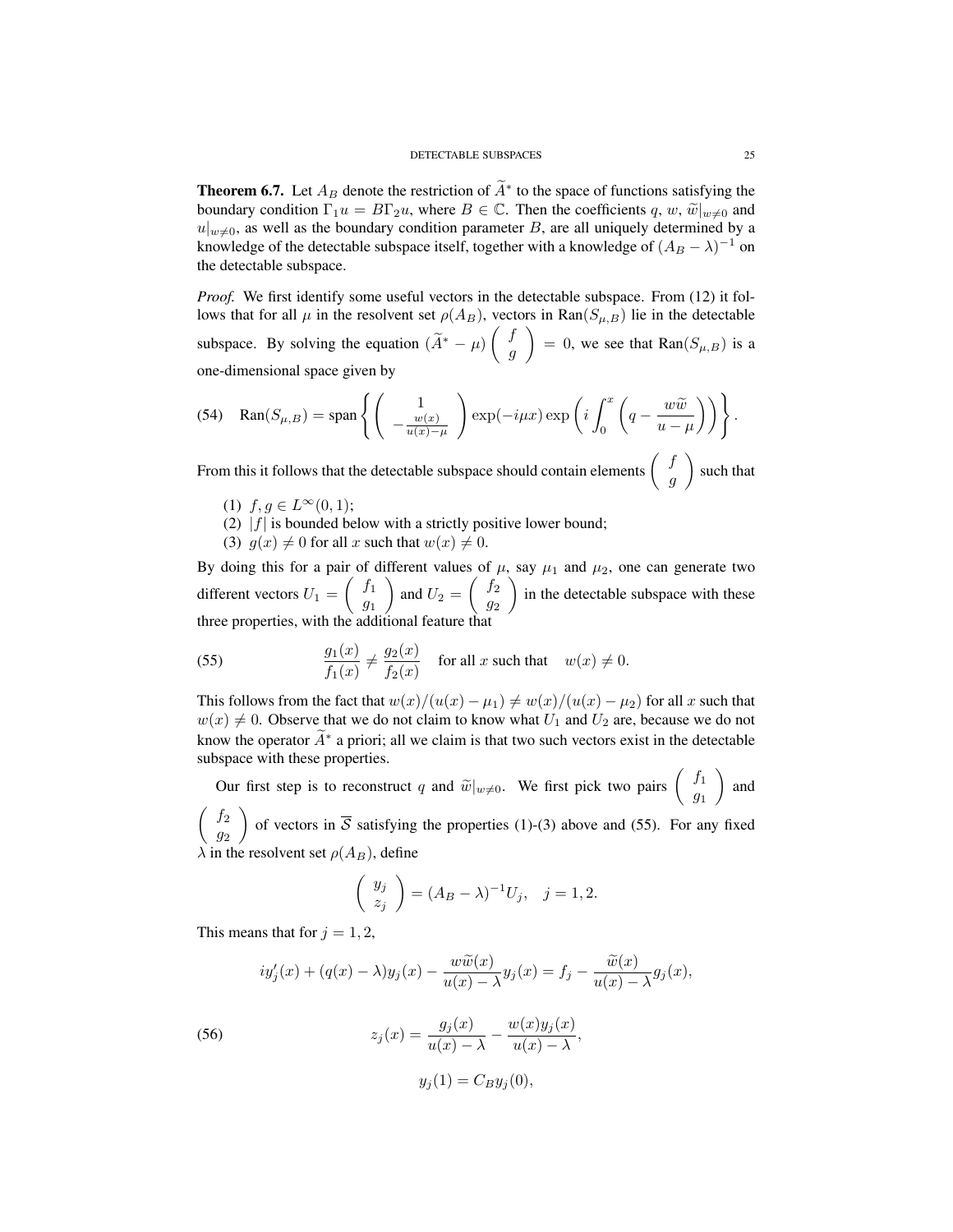where  $C_B = (i + B)/(i - B)$ . Since we know  $(A_B - \lambda)^{-1}$  on the detectable subspace, we know  $f_j, g_j, y_j$  and  $z_j$  for  $j = 1, 2$ , for any  $\lambda \in \rho(A_B)$ . We observe that

(57) 
$$
iy_j'(x) - \lambda y_j(x) - f_j(x) = -q(x)y_j(x) - \frac{\widetilde{w}(x)g_j(x)}{u(x) - \lambda} + \frac{w\widetilde{w}(x)}{u(x) - \lambda}y_j(x).
$$

From (57) and Lemma 6.6 we see that,

$$
iy'_j(x) - \lambda y_j(x) - f_j(x) = \frac{q(x)f_j(x)}{\lambda} + \frac{\widetilde{w}(x)g_j(x)}{\lambda} + o(1/\lambda).
$$

The left hand side of this equation is known since  $y_i$  and  $f_i$  are known. This means that  $q(x)f_j(x) + \widetilde{w}(x)g_j(x)$  is known for  $j = 1, 2$ . Dividing by  $f_j$ , which is known and is bounded away from zero, we see that  $q(x) + \widetilde{w}(x) \frac{g_j(x)}{f_j(x)}$  $\frac{g_j(x)}{f_j(x)}$  is known, for  $j = 1, 2$ . By taking differences between the  $j = 1$  and  $j = 2$  cases it follows from the property (55) that  $\widetilde{w}(x)$ is known for all x such that  $w(x) \neq 0$ .

Observe that the set of x such that  $w(x) \neq 0$  is known. This follows from the fact that we know the detectable subspace by hypothesis, and from the fact that we know vectors  $U_j =$  $\int f_j$  $g_j$  $\setminus$ with  $g_j(x)$  non-vanishing at all x such that  $w(x) \neq 0$ .

Observe too that since the detectable subspace is the closure of the linear spans of all vectors of the form (54), one always has  $g_i(x) = 0$  whenever  $w(x) = 0$ . It follows that  $\widetilde{w}\frac{g_j}{f_j}$  $\frac{g_j}{f_j} = \widetilde{w}|_{w \neq 0} \frac{g_j}{f_j}$  $\frac{g_j}{f_j}$ , and so  $\widetilde{w} \frac{g_j}{f_j}$  $\frac{g_j}{f_j}$  are known for  $j = 1, 2$ . This implies that q is known. From (56) and Lemma  $6.\dot{6}$  we now have

$$
z_j = \frac{g_j}{u - \lambda} - \frac{wy_j}{u - \lambda} = \frac{g_j}{u - \lambda} - \frac{wf_j}{\lambda^2} + o\left(\frac{1}{\lambda^2}\right) = -\frac{g_j}{\lambda} - \frac{g_j u + wf_j}{\lambda^2} + o\left(\frac{1}{\lambda^2}\right).
$$

Since  $z_j$  is known this implies that  $g_j u + w f_j$  is known for  $j = 1, 2$ . Thus  $w + \frac{g_j}{f_j}$  $\frac{g_j}{f_j}u$  is known for  $j = 1, 2$ , and taking differences we see that  $\left(\frac{g_1}{f_1} - \frac{g_2}{f_2}\right)$  $\int u$  is known. Following our earlier reasoning for  $\tilde{w}$ , we deduce that  $u|_{w\neq 0}$  is known. But now since  $w + \frac{g_1}{f_1}u$  is known on the set where  $w$  is nonzero, and since the set where  $w$  is nonzero is known, it follows that  $w$  also is known.

Finally we outline how the constant  $B$  in the boundary conditions can be reconstructed. Fix  $\lambda_0 \in \mathbb{C}$ . Given the information about q, w,  $\widetilde{w}_{w\neq0}$  and  $u|_{w\neq0}$  found above, the vector  $U$  in the detectable subspace given by

(58) 
$$
U := \begin{pmatrix} f \\ g \end{pmatrix} := \begin{pmatrix} 1 \\ -\frac{w}{u - \lambda_0} \end{pmatrix} \exp(-i\lambda_0 x) \exp\left(i \int_0^x \left(q - \frac{w\widetilde{w}}{u - \lambda_0}\right) dt\right)
$$

is known. Since the resolvent is known on the detectable subspace, it follows that

$$
\left(\begin{array}{c} y \\ z \end{array}\right) = (A_B - \lambda)^{-1}U
$$

is known, and moreover satisfies the boundary condition associated with  $A_B$ , namely (i –  $B(y(1) = (i + B)y(0)$ . In fact, since the differential equation satisfied by y uses only the coefficients q,  $w\tilde{w}$  and  $u_{w\neq0}$ , y can be found in terms of quadratures by solving the equation with elementary methods. The only way that  $B$  can fail to be determined is if we have, for all  $\lambda_0$  and  $\lambda$ , both  $y(0) = 0$  and  $y(1) = 0$ . This turns out to be equivalent to

$$
\int_0^1 \left( f(x) - \frac{\widetilde{w}(x)g(x)}{u(x) - \lambda} \right) \exp\left( -i \int_0^x \left( q - \lambda - \frac{w\widetilde{w}}{u - \lambda} \right) dt \right) dx = 0.
$$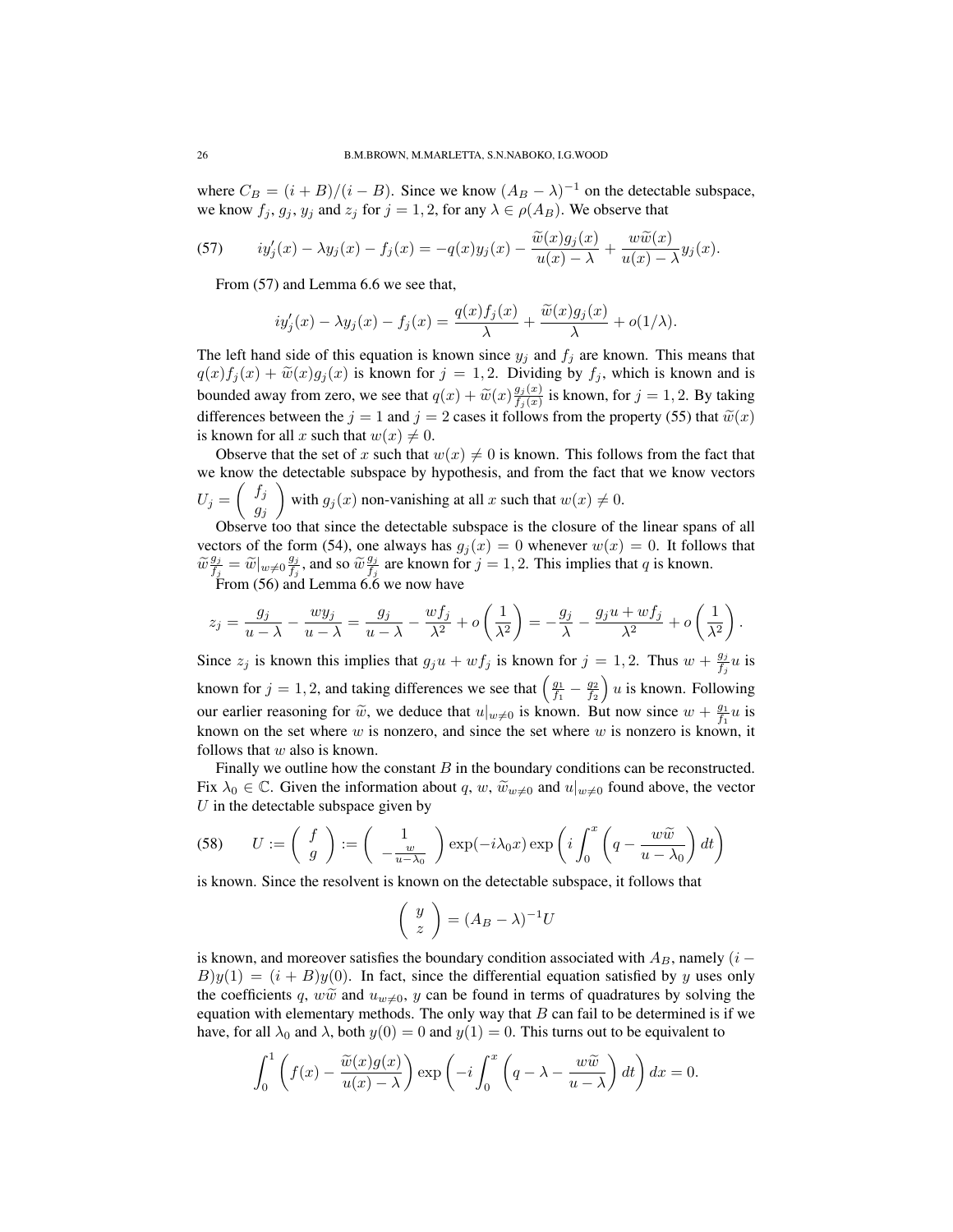Substituting in the explicit expressions for f and g in (58), putting  $\lambda = -i\tau$  and letting  $\tau \to +\infty$  shows that this is impossible.

#### **REFERENCES**

- [1] Adamjan, V., Langer, H. and Langer, M., A spectral theory for a λ-rational Sturm-Liouville problem. J. Diff. Eqns. 171 (2001), 315–345.
- [2] Arlinskii, Yu.M., Hassi, S. and de Snoo, H., Q-functions of quasi-self-adjoint contractions. Oper. Theory Adv. Appl. 163 (2005), 23-54.
- [3] Arlinskii, Yu. and Klotz, L., Weyl functions of bounded quasi-selfadjoint operators and operator Jacobi matrices. Acta Sci. Math. (Szeged) 76 (2010), 585-626.
- [4] Arov, D.Z. and Nudelman, M.A., Tests for the similarity of all minimal passive realizations of a fixed transfer function (scattering or resistance matrix). Mat. Sb. 193 (6) (2002), 3-24.
- [5] Behrndt, J. and Rohleder, J., An inverse problem of Calderón type with partial data. Comm. Partial Differential Equations 37 (2012), no. 6, 1141-1159.
- [6] Brown, B.M., Hinchcliffe, J., Marletta, M., Naboko, S. and Wood, I., The abstract Titchmarsh-Weyl Mfunction for adjoint operator pairs and its relation to the spectrum, Int. Eq. Oper. Th, 63 (2009), 297-320.
- [7] Brown, B.M., Langer, M. and Marletta, M., Spectral concentrations and resonances of a second-order block operator matrix and an associated λ-rational Sturm-Liouville problem. Proc. R. Soc. Lond. Ser. A Math. Phys. Eng. Sci. 460 (2004), 3403–3420.
- [8] Brown, B.M., Marletta, M., Naboko, S. and Wood, I., Boundary triplets and M-functions for non-selfadjoint operators, with applications to elliptic PDEs and block operator matrices. J. Lond. Math. Soc. (2) 77 (2008), no. 3, 700-718.
- [9] Brown, B.M., Marletta, M., Naboko, S. and Wood, I., An abstract inverse problem for boundary triples with an application to the Friedrichs model. http://arxiv.org/abs/1404.6820.
- [10] Borg, G., Uniqueness theorems in the spectral theory of  $y'' + (\lambda q(x))y = 0$ . Den 11th Skandinaviske Matematikerkongress, Trondheim, 1949; pp. 276-287. John Grundt Tanums Forlag, Oslo, 1952.
- [11] Derkach, V. A. and Malamud, M. M., Generalized resolvents and the boundary value problems for Hermitian operators with gaps. J. Funct. Anal. 95 (1991), no. 1, 1-95.
- [12] Gelfand, I.M. and Levitan, B.M., On the determination of a differential equation from its spectral function. Am. Math. Soc. Trans. 1 (1951), 253-304.
- [13] Hassi, S., Malamud, M. and Mogileskij, V., Unitary equivalence of proper extensions of a symmetric operator and the Weyl function. Integr. Eq. Oper. Theory 77 (2013), 449-487.
- [14] Hassi, S., Möller, M. and de Snoo, H., Singular Sturm-Liouville problems whose coefficients depend rationally on the eigenvalue parameter. J. Math. Anal. Appl. 295, (2004), no. 1, 258–275.
- [15] Ince, E.L., Ordinary Differential Equations. Dover, New York, 1956.
- [16] Jonas, P. and Trunk, C., A Sturm-Liouville problem depending rationally on the eigenvalue parameter. Math. Nachr. 280, (2007), no. 15, 1709–1726.
- [17] Kreĭn, M.G. and Langer, H., Über die  $Q$ -Funktion eines  $\pi$ -hermiteschen Operators im Raume  $\Pi_{\kappa}$ . Acta Sci. Math. (Szeged) 34 (1973), 191–230.
- [18] Kurasov, P., Lelyavin,I. and Naboko, S., On the essential spectrum of a class of singular matrix differential operators. II. Weyl's limit circles for the Hain-Lüst operator whenever quasi-regularity conditions are not satisfied. Proc. Roy. Soc. Edinburgh Sect. A 138 (2008), no. 1, 109–138.
- [19] Kurasov, P. and Naboko, S., On the essential spectrum of a system of singular matrix-differential operators. I. Quasiregularity condition and essential selfadjointness. Math. Phys, Analysis and Geometry, 5 (2002), no. 3, 243-286.
- [20] Langer, M., Eigenvalues of a  $\lambda$ -rational Sturm-Liouville problem. Math. Nachr. 210, (2000), 163–176.
- [21] Langer, M., Resonances of a  $\lambda$ -rational Sturm–Liouville problem. Proc. Roy. Soc. Edinburgh Sect. A bf 131 (2001) 709–720.
- [22] Langer, H. and Textorius, B., On generalized resolvents and Q-functions of symmetric linear relations (subspaces) in Hilbert space. Pacific J. Math. 72, 1 (1977), 135–165.
- [23] Malamud, M.M. and Mogilevskii, V.I., On extensions of dual pairs of operators. Dopovidi Nation. Akad. Nauk Ukrainy 1 (1997) 30–37.
- [24] Malamud, M.M., and Mogilevskii, V.I., On Weyl functions and Q-function of dual pairs of linear relations. Dopovidi Nation. Akad. Nauk Ukrainy 4 (1999) 32-37.
- [25] Malamud, M.M., and Mogilevskii, V.I., Kreĭn type formula for canonical resolvents of dual pairs of linear relations. Methods Funct. Anal. Topology (4) 8 (2002) 72-100.